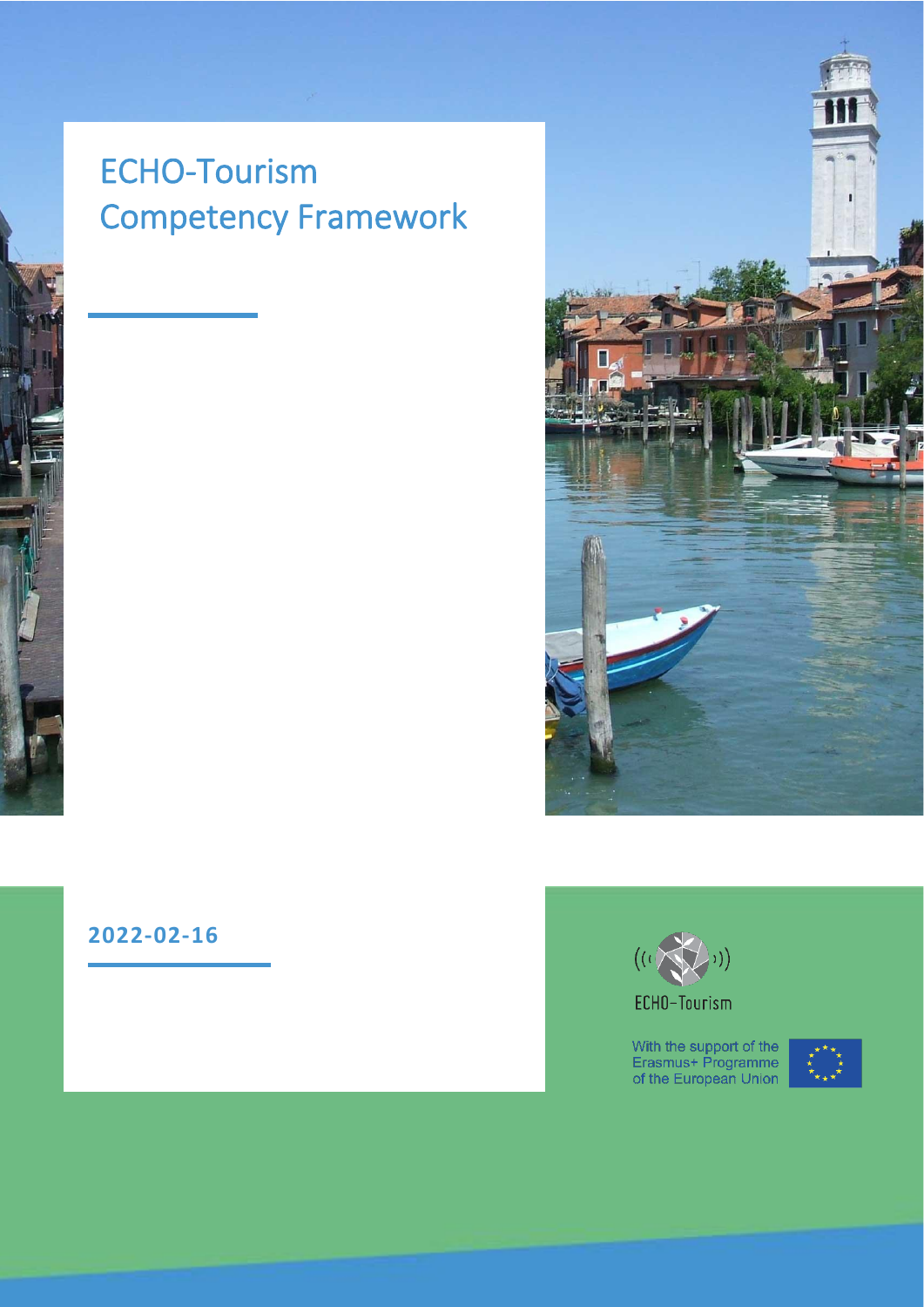



#### SUMMARY

*The European Commission's support for the production of this publication does not constitute an endorsement of the contents, which reflect the views only of the authors, and the Commission cannot be held responsible for any use which may be made of the information contained therein.*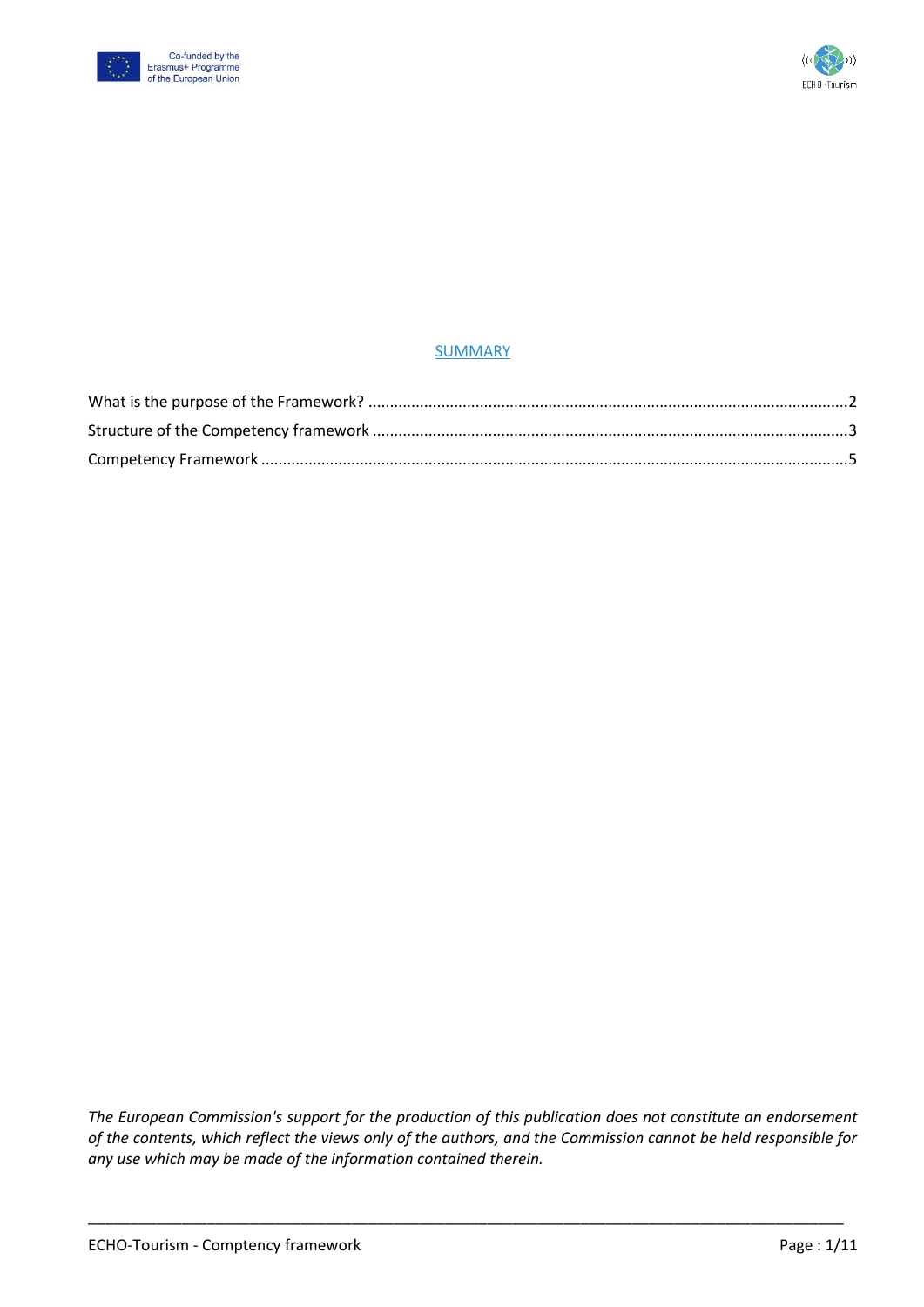



### <span id="page-2-0"></span>What is the purpose of the Framework?

The Competency Framework serves as systematic and organized education for the operation of the ECHO system. The ECHO-Tourism project is part of an educational program for adult education. The educational process has been planned and organized according to the objectives of the project.

Therefore, the knowledge, skills and competence that adults having an interest in the field can gain using the tools of ECHO-Tourism are defined in our competency framework. It describes what can be done with the skills acquired and what social and working activities can be implemented autonomously and responsibly.

Using the Competency framework, a person can plan **its own training** or plan and organize **the training of employees in an organization** and develop an awareness of the gaps to be filled in to become an eco-citizen in her/his working and social life and more particularly as an eco-tourist.

This framework is therefore meant for professionals of the tourism industry to map what has to be gained to implement sustainable policies in the industry. It is also useful for individuals who want to get information on sustainability in the tourism sector.

To create learning pathways, we will use the standardization of learning outcomes units, including descriptors of competencies (knowledge and skills responsibility), which individuals will master/acquire for the purpose of achieving sustainable practice projects.

The descriptors inspired from the European Qualification Framework are as follows:

| Knowledge                                                                                                                                                            | Competence                                                                                                                                                                                                                                                                              | <b>Skills</b>                                                                                                                                                                                                                                                                                                          |
|----------------------------------------------------------------------------------------------------------------------------------------------------------------------|-----------------------------------------------------------------------------------------------------------------------------------------------------------------------------------------------------------------------------------------------------------------------------------------|------------------------------------------------------------------------------------------------------------------------------------------------------------------------------------------------------------------------------------------------------------------------------------------------------------------------|
| the body of facts, principles,<br>theories and practices that is<br>related to a field of work or<br>study. Knowledge is described<br>as theoretical and/or factual. | The proven ability to use knowledge,<br>implement skills and personal, social<br>and/or methodological abilities, in<br>work or study situations and in<br>professional<br>and<br>personal<br>development.<br>Competence<br>is<br>described in terms of responsibility<br>and autonomy. | A skill is the ability to apply knowledge and<br>use know-how to complete tasks and solve<br>problems. Skills are described as cognitive<br>(involving the use of logical, intuitive and<br>creative thinking) or practical (involving<br>manual dexterity and the use of methods,<br>materials, tools and instruments |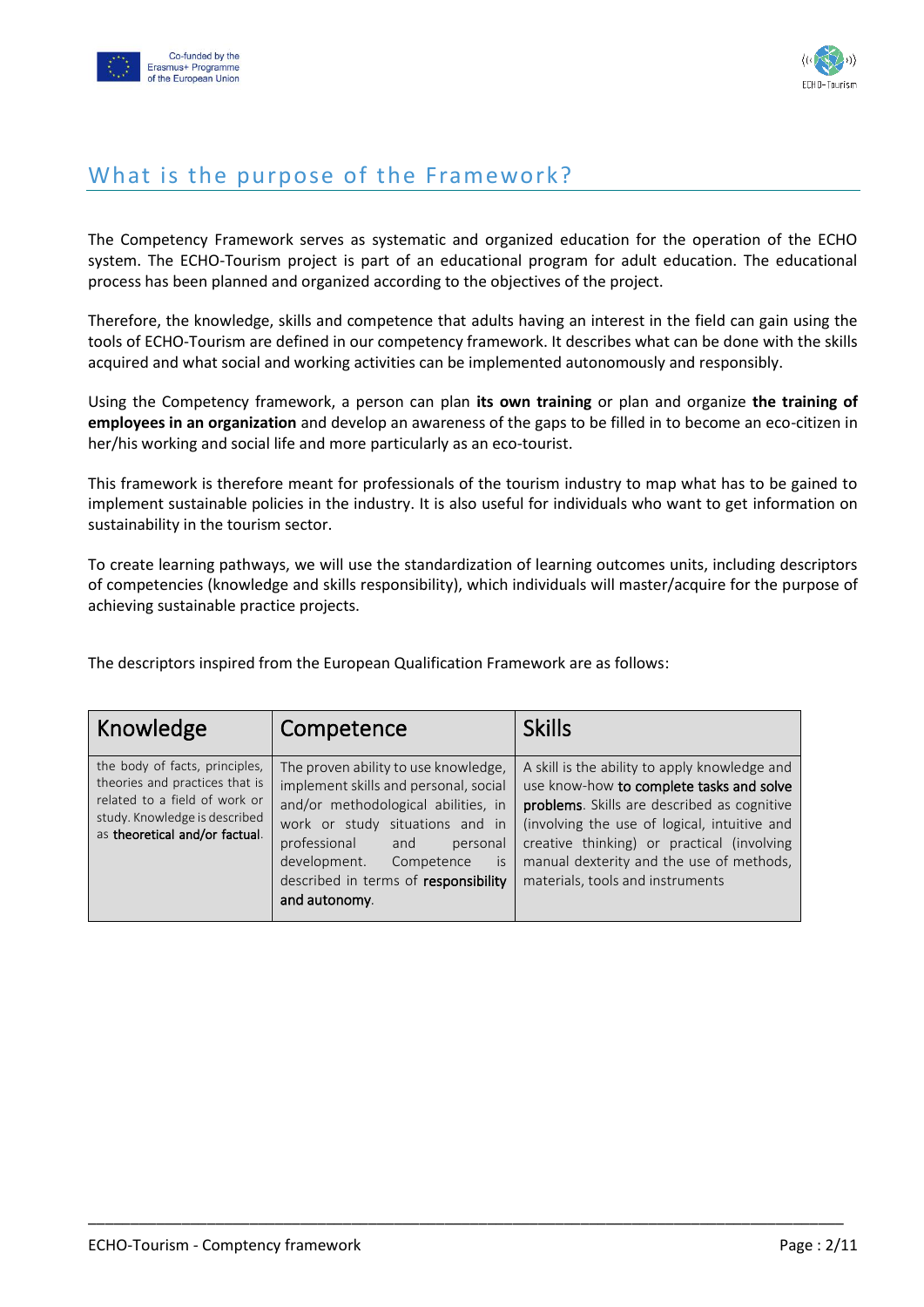



### Structure of the Competency framework

#### The competency framework is structured as follows:

Knowledge must be gained to be the basis for undertaking action

To undertake action based on knowledge, planning is necessary, requiring responsibility

A range of skills are necessary to act and therefore put planning into practice

> Thus, the competencies gained by citizens and professionals should 'ECHO' on the territories.

> Their commitments to carrying out simple or more complex but vitally important gestures are meant to tackle the environmental and climate change challenges as well as the protection of heritage and nature. They will ensure the development of viable responsible tourism.

#### <span id="page-3-0"></span>*Important notice*

*It is up to stakeholders to choose among the following options to make the most relevant planning for their households and businesses to be sustainable, environmentally, socially, and economically, according to their contexts. Not all the competencies can be applied immediately of course.*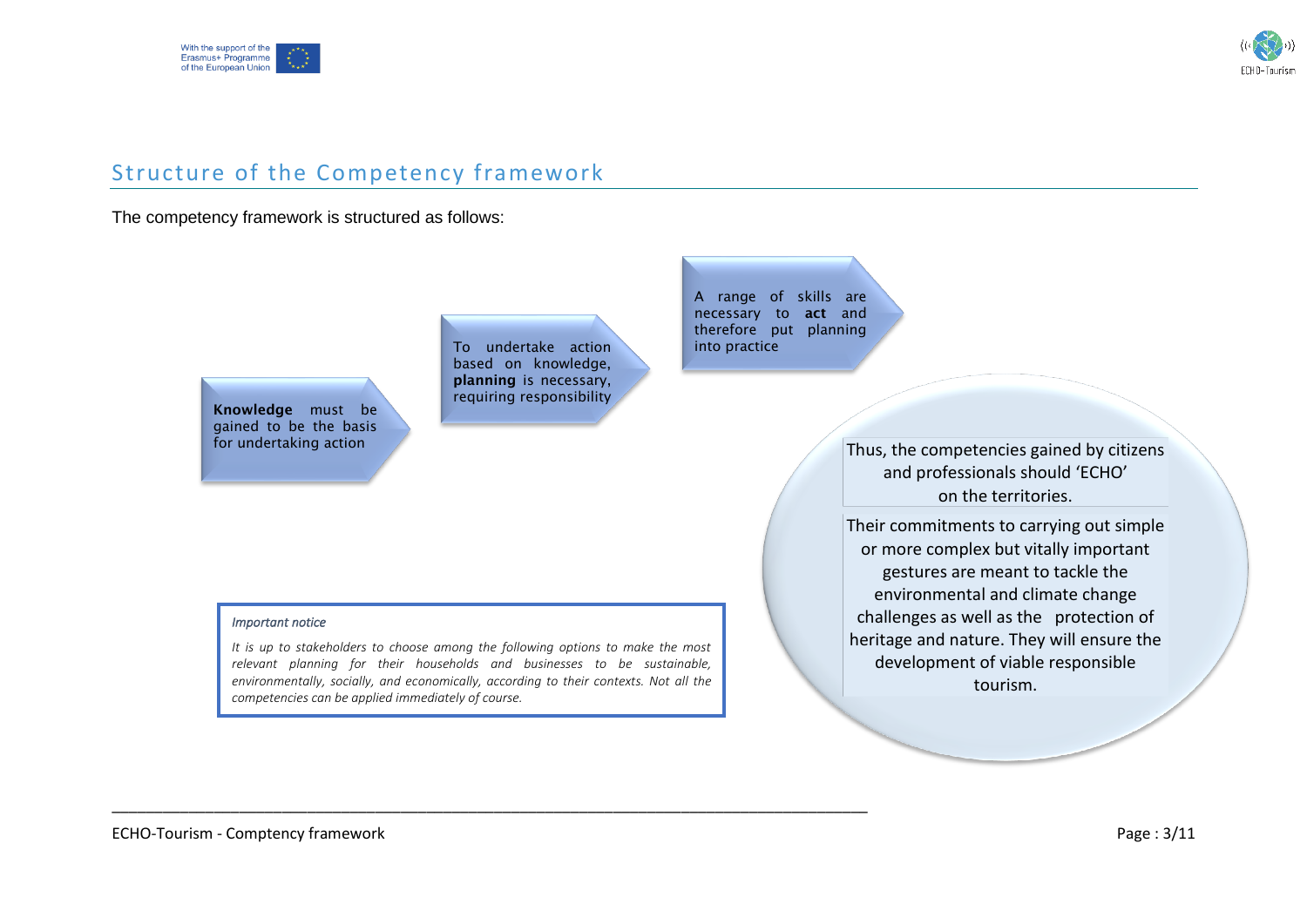



The learning scheme is broken down into the following sets **of Units of learning outcomes** and provides the basis to create the educational material provided by the MOOC Echo-Tourism:

- ULO 1. Ecological footprint and eco-gestures
- ULO 2. Sustainable development
- ULO 3. Waste management
- ULO 4. Energy
- ULO 5. Water
- ULO 6. Mobility and transport
- ULO 7. Food and agriculture
- ULO 8. Cultural and natural heritage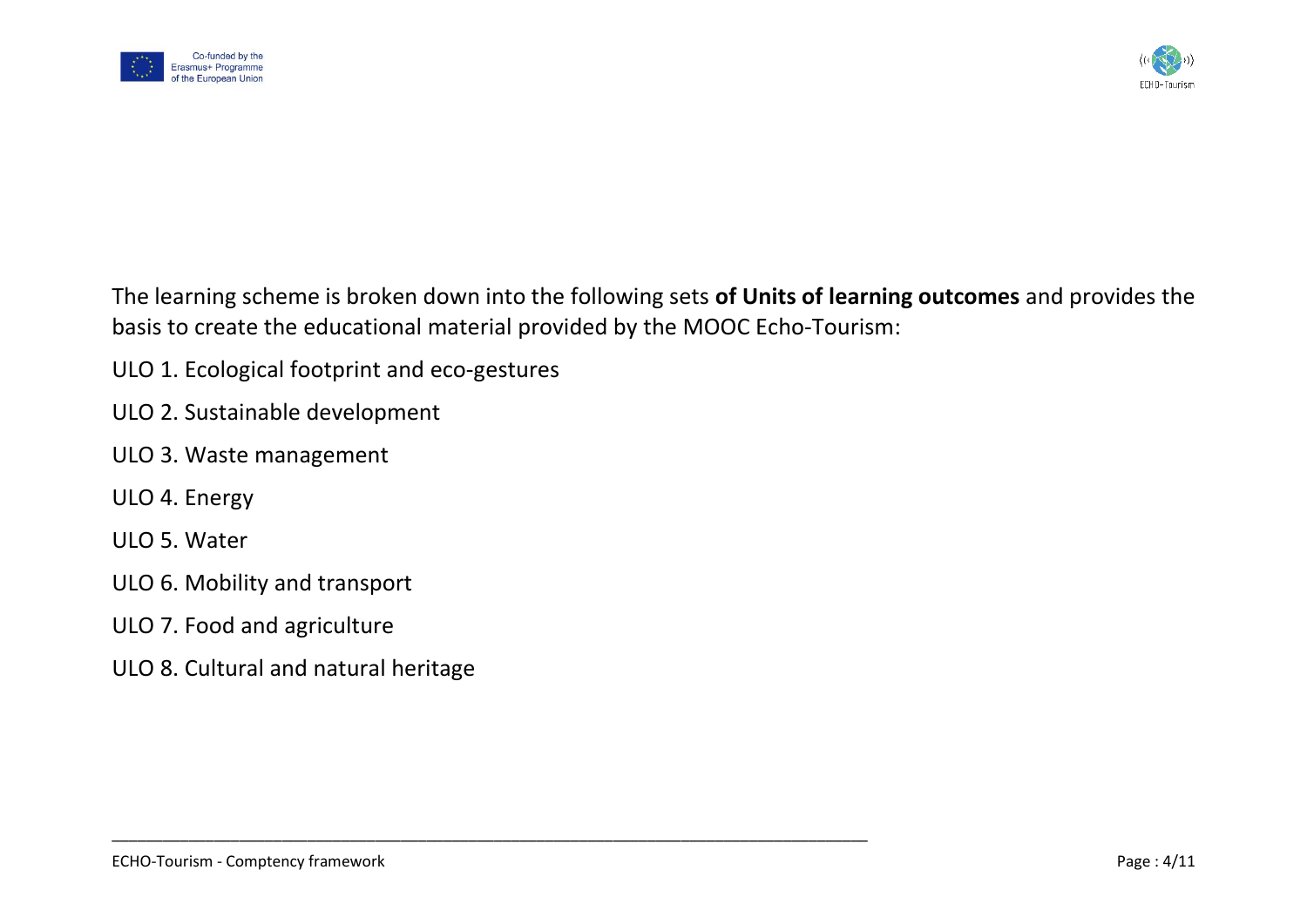



## Competency Framework

<span id="page-5-0"></span>

| <b>AREA</b>                                                      | <b>KNOWLEDGE</b>                                                                                                                                                                                                                                                       | <b>COMPETENCES</b> such as<br><b>RESPONSIBILITY_AND</b><br><b>AUTONOMY</b>                                                                                                                                                                                                                                                                                                                  | <b>SKILLS</b>                                                                                                                                                                                                                                                                         |
|------------------------------------------------------------------|------------------------------------------------------------------------------------------------------------------------------------------------------------------------------------------------------------------------------------------------------------------------|---------------------------------------------------------------------------------------------------------------------------------------------------------------------------------------------------------------------------------------------------------------------------------------------------------------------------------------------------------------------------------------------|---------------------------------------------------------------------------------------------------------------------------------------------------------------------------------------------------------------------------------------------------------------------------------------|
| <b>ECOLOGICAL</b><br><b>FOOTPRINT AND</b><br><b>ECO-GESTURES</b> | The<br><i>learner</i><br>knows<br>understands                                                                                                                                                                                                                          | and The learner is able to                                                                                                                                                                                                                                                                                                                                                                  | The learner is able to                                                                                                                                                                                                                                                                |
|                                                                  | The following concepts and issues:<br>terms of environmental, social and<br>economic issues.<br>What environmental responsibility is:<br>as an economic entity, a public<br>$\bullet$<br>service<br>as an individual, a member of the<br>community, a member of staff. | Plan actions as following<br>What sustainable development is in Strive to plan actions in connection with Take actions in the development of<br>the three aspects of sustainable<br>development<br>Calculate one's individual ecological<br>footprint or enterprise's and plan actions<br>to reduce the footprint in one's own life<br>or/and the economic activity of the<br>establishment | Take actions as follows<br>behaviours of individuals and groups that<br>reduce the ecological footprint and<br>carbon footprint particularly within<br>working teams<br>Take part in the implementation of the<br>action plan of the enterprise to reduce<br>the ecological footprint |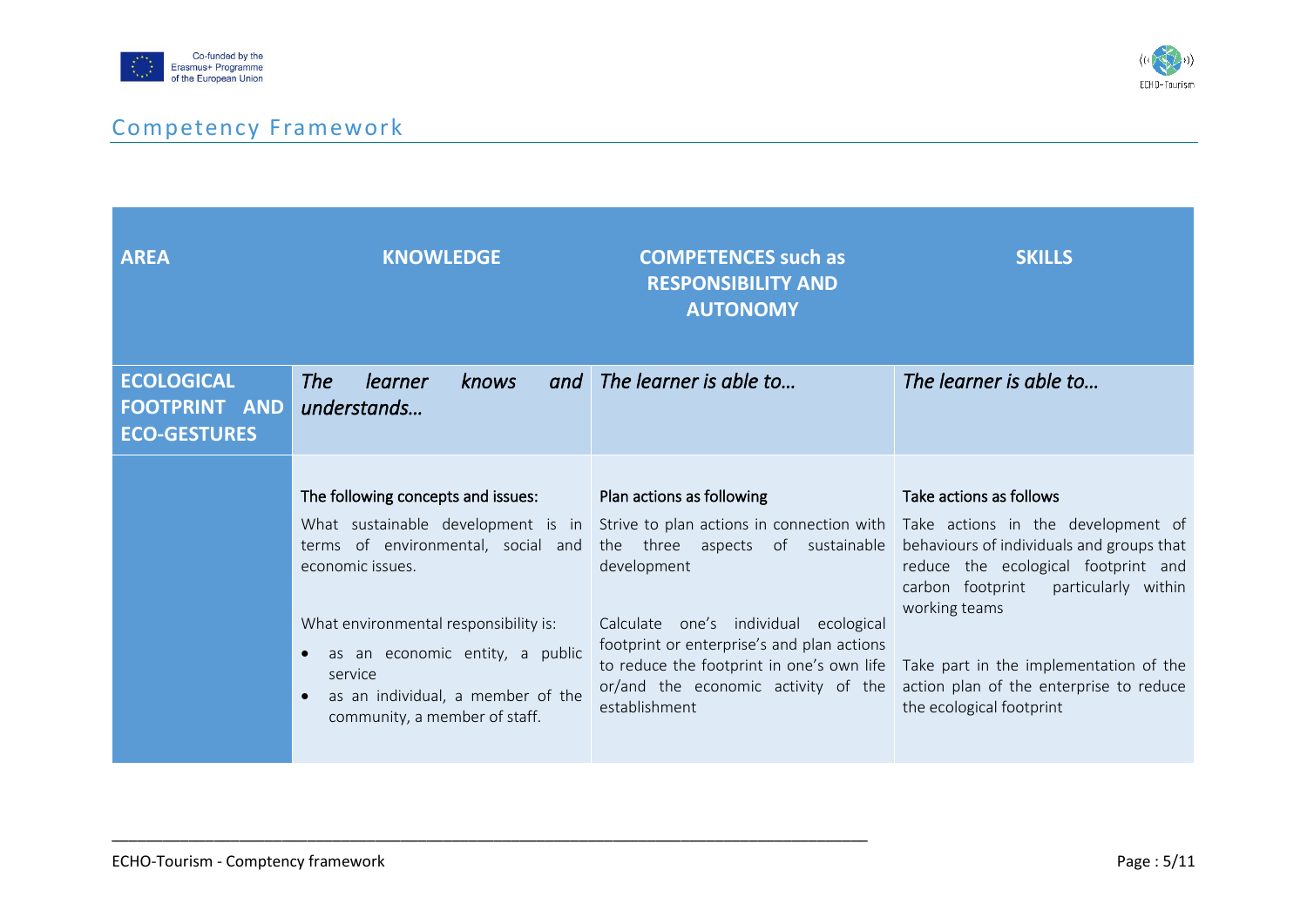



|                 | of human activities measured in terms of sustainable manner including<br>the area of biologically productive land<br>and water required to produce the goods<br>consumed and to assimilate the wastes<br>generated                                                                                                                                  | That the ecological footprint is the impact Strive to plan the use of internet in a Act in the areas of activity according to<br>eco-<br>friendly websites sober in energy.<br>Plan or contribute to the reduction of<br>footprint<br>policy<br>of<br>carbon<br>the<br>establishment                                                                            | the action plan in which eco-gestures<br>must be implemented in view of the<br>improvement of:<br>Water consumption<br>Energy efficiency and conservation<br>Waste management                                                                                          |
|-----------------|-----------------------------------------------------------------------------------------------------------------------------------------------------------------------------------------------------------------------------------------------------------------------------------------------------------------------------------------------------|-----------------------------------------------------------------------------------------------------------------------------------------------------------------------------------------------------------------------------------------------------------------------------------------------------------------------------------------------------------------|------------------------------------------------------------------------------------------------------------------------------------------------------------------------------------------------------------------------------------------------------------------------|
|                 | What the carbon footprint is as it<br>measures the emission of gases that<br>contribute to global warming and ways to<br>reduce it.                                                                                                                                                                                                                 | Plan and arrange communication as<br>following                                                                                                                                                                                                                                                                                                                  | Food<br>Purchasing policies<br>Travelling practices<br>$\bullet$<br>Reduction of the carbon footprint<br>Sustainable and sober use of the                                                                                                                              |
| gestures<br>The | The impact of simple environmental eco-<br>whose<br>multiplied<br>implementation by millions of individuals<br>contribute to tackling the environmental<br>and climate change challenges.<br>systemic<br>approach<br>the<br>as<br>interdependence of the individual and<br>the group, the individual and the<br>community and more particularly the | Testify, through one's own practice, a<br>change in behaviour to reduce the<br>ecological footprint, illustrating<br>the<br>dependence of actions on the social and<br>economic context, and the social context<br>as a result of the actions of groups of<br>individuals.<br>Motivate others to notice and apply eco-<br>gestures by personal example, without | internet<br>Put into practice sustainable good<br>practices in terms of meals, breaks,<br>workstations, energy consumption, waste<br>management, purchasing, use of digital<br>technologies,<br>and travel, services<br>provided to customers, short supply<br>chains. |
| habits.         | awareness of the social or environmental<br>consequences of each of our actions and<br>of the necessity of changing some of our<br>The ways to implement the following<br>concepts                                                                                                                                                                  | moralizing.<br>Make visible to other people, small steps<br>of individuals or groups in the direction of<br>reducing the ecological footprint.                                                                                                                                                                                                                  | Communicate and involve staff and<br>customers as following<br>Communicate<br>and<br>cooperate<br>with<br>different groups of individuals in order to<br>attitudes<br>change<br>towards<br>the<br>environment and the ecosystem                                        |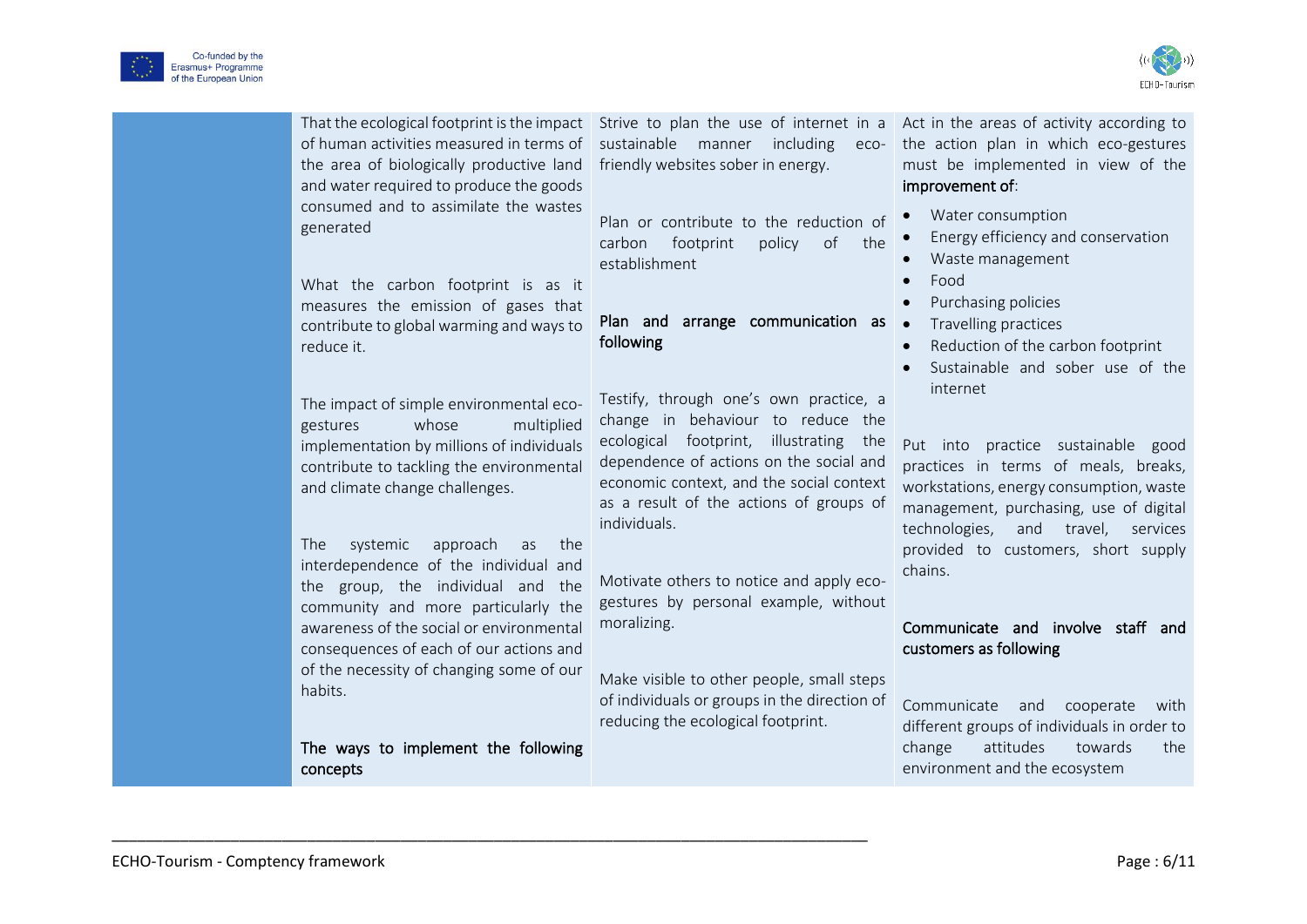



| Comprehensive environmental planning<br>including the use of sustainable<br>technologies and development of eco-<br>gestures based on the analysis of the<br>footprint of the enterprise or household<br>Sustainable web services delivering<br>products<br>that<br>undertake<br>digital<br>to have clean, efficient,<br>approaches<br>open, honest, regenerative, and resilient<br>services.<br>The ways to reduce the footprint by<br>putting into practice a coherent range of<br>eco-gestures iincluding the various<br>activities of everyday life in which eco-<br>gestures can be applied<br>The local or national sustainable policies<br>and incentives having an impact on the<br>economic and social life and particularly<br>the enterprises and ways to use them and<br>apply them | Create or contribute to social cohesion<br>within the working teams.<br>Encourage the exchange of knowledge<br>and experience among individuals in the<br>group of eco-friends.<br>Arrange and facilitate the communication   Work on the interaction between staff<br>and interaction between customers and<br>working teams on the sustainability issue<br>Plan and implement the promotion of the<br>efforts made by the enterprise to be<br>sustainable | Communicate with customers on the<br>importance of eco-gestures to reduce<br>one's own footprint as an individual and<br>as a member of the enterprise and the<br>community.<br>and customers<br>practices learnt from<br>Apply good<br>customers |
|-------------------------------------------------------------------------------------------------------------------------------------------------------------------------------------------------------------------------------------------------------------------------------------------------------------------------------------------------------------------------------------------------------------------------------------------------------------------------------------------------------------------------------------------------------------------------------------------------------------------------------------------------------------------------------------------------------------------------------------------------------------------------------------------------|-------------------------------------------------------------------------------------------------------------------------------------------------------------------------------------------------------------------------------------------------------------------------------------------------------------------------------------------------------------------------------------------------------------------------------------------------------------|---------------------------------------------------------------------------------------------------------------------------------------------------------------------------------------------------------------------------------------------------|
|                                                                                                                                                                                                                                                                                                                                                                                                                                                                                                                                                                                                                                                                                                                                                                                                 |                                                                                                                                                                                                                                                                                                                                                                                                                                                             |                                                                                                                                                                                                                                                   |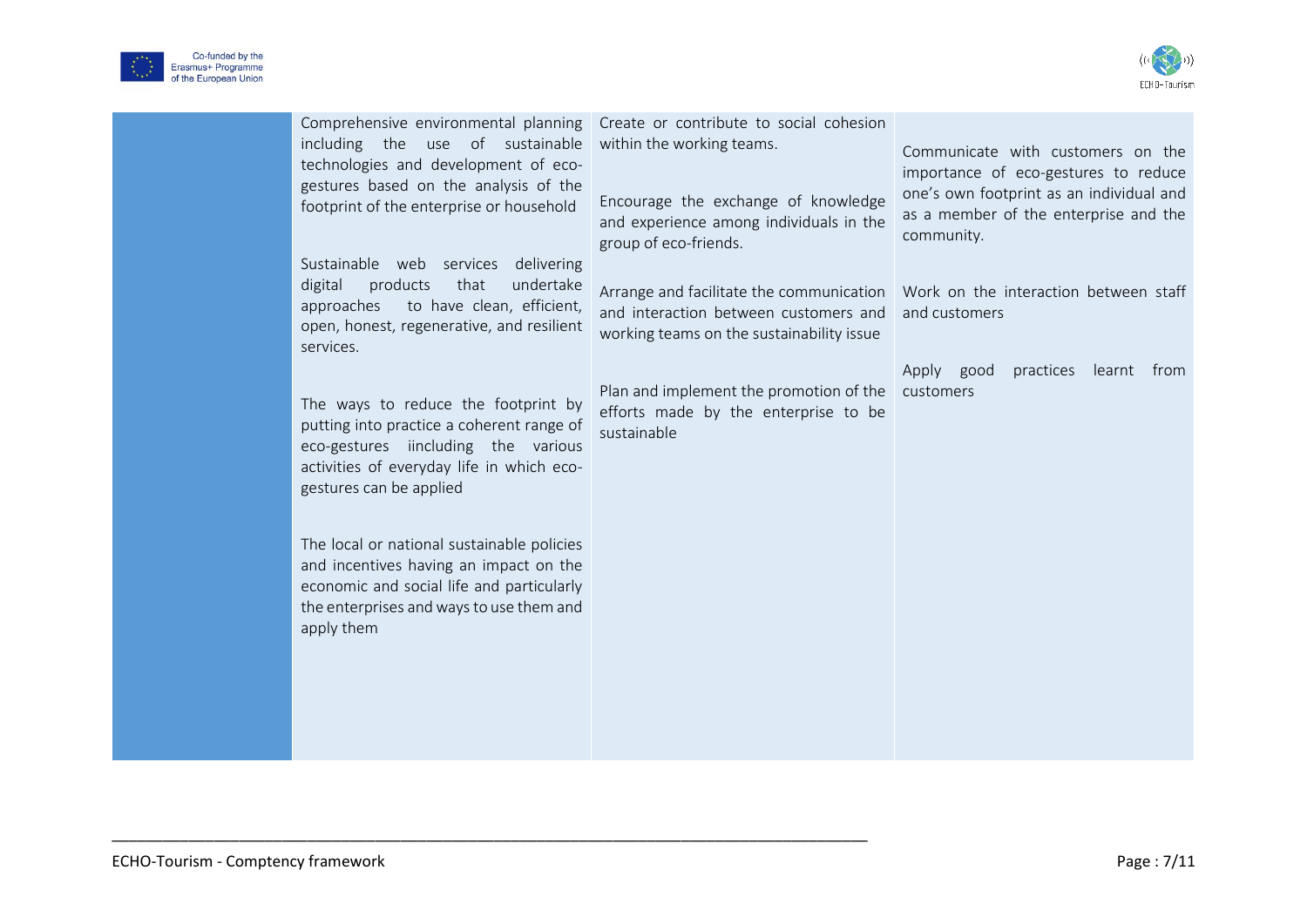



| <b>SUSTAINABLE</b><br><b>TOURISM</b> | learner<br><b>The</b><br>knows<br>and<br>understands                                                                                                                     | The learner is able to                                                                                                                                     | The learner is able to                                                                                                                    |
|--------------------------------------|--------------------------------------------------------------------------------------------------------------------------------------------------------------------------|------------------------------------------------------------------------------------------------------------------------------------------------------------|-------------------------------------------------------------------------------------------------------------------------------------------|
|                                      | The following issues and concepts                                                                                                                                        | Plan actions as follows                                                                                                                                    | Take action as follows                                                                                                                    |
|                                      | That sustainable tourism takes full<br>account of its current and future<br>economic, social and environmental<br>impacts, addressing the needs of visitors,             | Analyse tourism products in the area,<br>classify them into products of sustainable<br>or unsustainable tourism.                                           | Strive to address as many as possible of<br>sustainable criteria based on local<br>diagnoses.                                             |
|                                      | the industry, the environment and host<br>communities.                                                                                                                   | Develop the awareness of stakeholders<br>and tourists over sustainability criteria.                                                                        | Choose the right sustainable products<br>according to the possibility of the<br>business.                                                 |
|                                      | That cultural and social conditions affect<br>the quality and diversity of tourism<br>products.                                                                          | Set up an action plan to address<br>sustainability criteria or apply the existing<br>plan including assessment of risks with<br>regards to climate change. | Apply fastest and easiest achievable eco-<br>gestures for a particular tourist facility in<br>order to preserve the integrity of the area |
|                                      | That sustainable<br>tourism<br>includes<br>support to local businesses, craftsmen,<br>farmers, service providers                                                         | Plan one's own involvement in local<br>sustainable economy                                                                                                 | Engage in the local community's policy of<br>preservation of the cultural and natural<br>heritage and wildlife.                           |
|                                      | How an ecological approach to tourism is<br>linked to responsibility towards future<br>generations and integrity of the areas<br>and preservation of communities' issues | Plan a respectful development of the<br>potential based on the assets of the area<br>in terms of heritage, culture landscape.                              | Give priority to local and fair-trade<br>suppliers whenever these are available<br>of<br>sufficient<br>quality.<br>and                    |
|                                      | The specific criteria<br>to be addressed,<br>that is:                                                                                                                    | undertake diagnoses as follows                                                                                                                             | Inform and involve customers as follows                                                                                                   |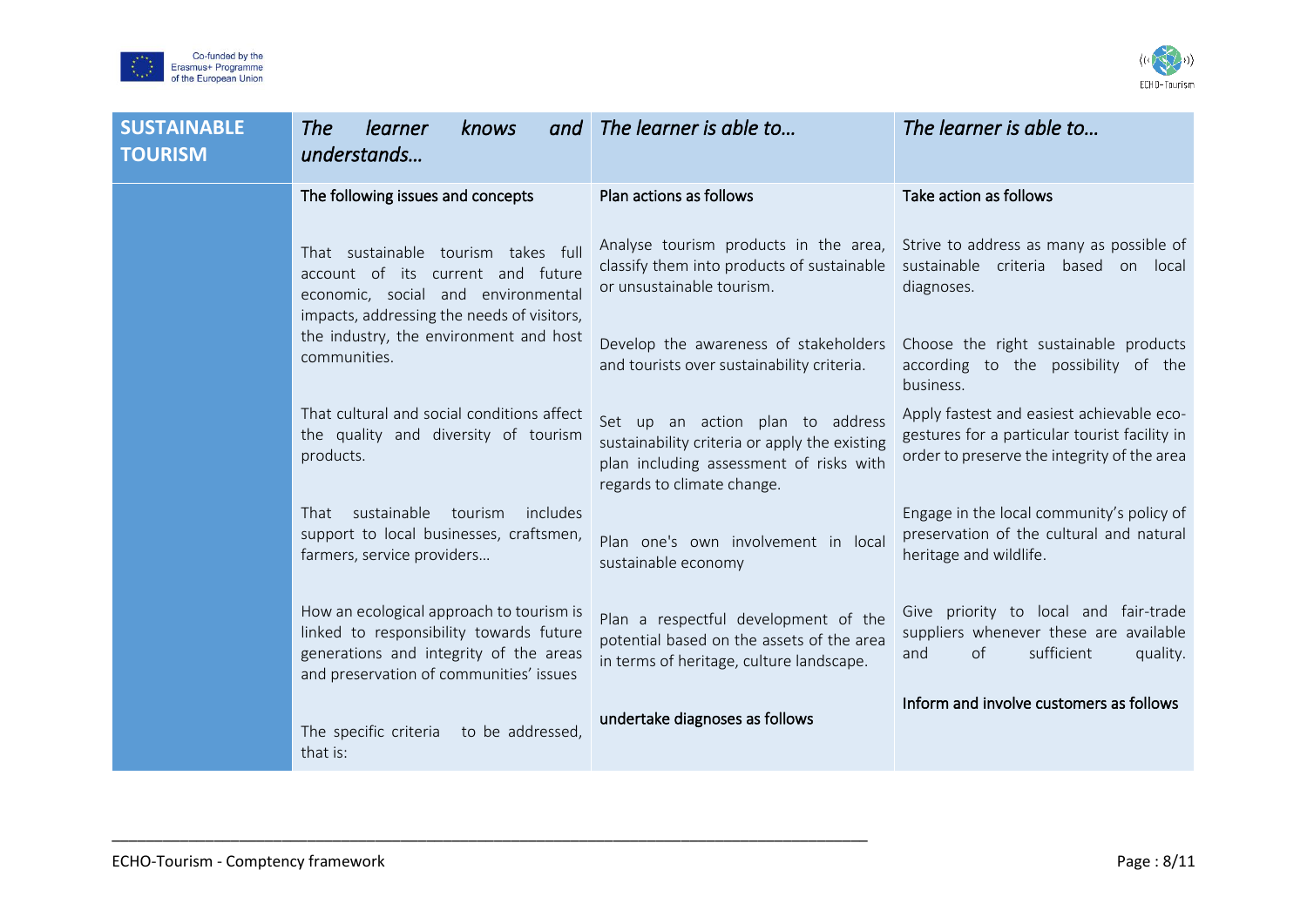



| design and access take account of the<br>$\bullet$<br>protection of biologically sensitive<br>areas and capacity of ecosystems.<br>the integrity of archaeological,<br>$\bullet$<br>cultural heritage, and sacred sites are                                                                                                                                                                 | Undertake procedures to encourage Apply strategies for promoting the effects<br>stakeholders in tourism to analyse<br>tourism products with<br>sustainability                                                              | eco-gestures<br>the<br>of<br>in<br>tourist<br>regard to environment (as an added value to the<br>tourist product)                                                                                                                                                 |
|---------------------------------------------------------------------------------------------------------------------------------------------------------------------------------------------------------------------------------------------------------------------------------------------------------------------------------------------------------------------------------------------|----------------------------------------------------------------------------------------------------------------------------------------------------------------------------------------------------------------------------|-------------------------------------------------------------------------------------------------------------------------------------------------------------------------------------------------------------------------------------------------------------------|
| preserved.<br>the integrity of natural sites and<br>$\bullet$<br>protected areas is preserved.<br>threatened or protected species<br>$\bullet$<br>have not been displaced and impact                                                                                                                                                                                                        | Analyse and<br>potentials of the territory (natural,<br>cultural, social)                                                                                                                                                  | promote the tourist Inform and train staff about the natural<br>of<br>cultural<br>heritage<br>and<br>the<br>local area                                                                                                                                            |
| on all wildlife habitats are minimized<br>and mitigated.<br>watercourses/catchments/wetlands<br>$\bullet$<br>are not altered                                                                                                                                                                                                                                                                | Analyse and promote the economic Create and supply informative material<br>effects of preserving natural and cultural about natural and cultural heritage<br>heritage and wildlife                                         |                                                                                                                                                                                                                                                                   |
| risk factors<br>(including)<br>climate<br>$\bullet$<br>change, natural phenomena, and<br>visitor safety) are assessed and<br>addressed.<br>(including<br>Impact<br>assessment<br>$\bullet$<br>cumulative impacts) are undertaken<br>and documented as appropriate.<br>protection and respect of wildlife,<br>$\bullet$<br>preservation of biodiversity and<br>animal welfare are addressed. | Create a new tourism product based on<br>the analysis of tourism potentials taking<br>into account the criteria<br>Make proposals to improve the existing<br>tourist product by adding sustainability<br>value if possible | Involve staff and tourists in the protection<br>of wildlife in order to ensure that wild<br>species are not harvested, consumed,<br>captured, displayed, sold, or traded,<br>except as part of a sustainable<br>regulated activity in compliance with the<br>law. |
| Ways to add value to a product within a<br>sustainable approach                                                                                                                                                                                                                                                                                                                             |                                                                                                                                                                                                                            |                                                                                                                                                                                                                                                                   |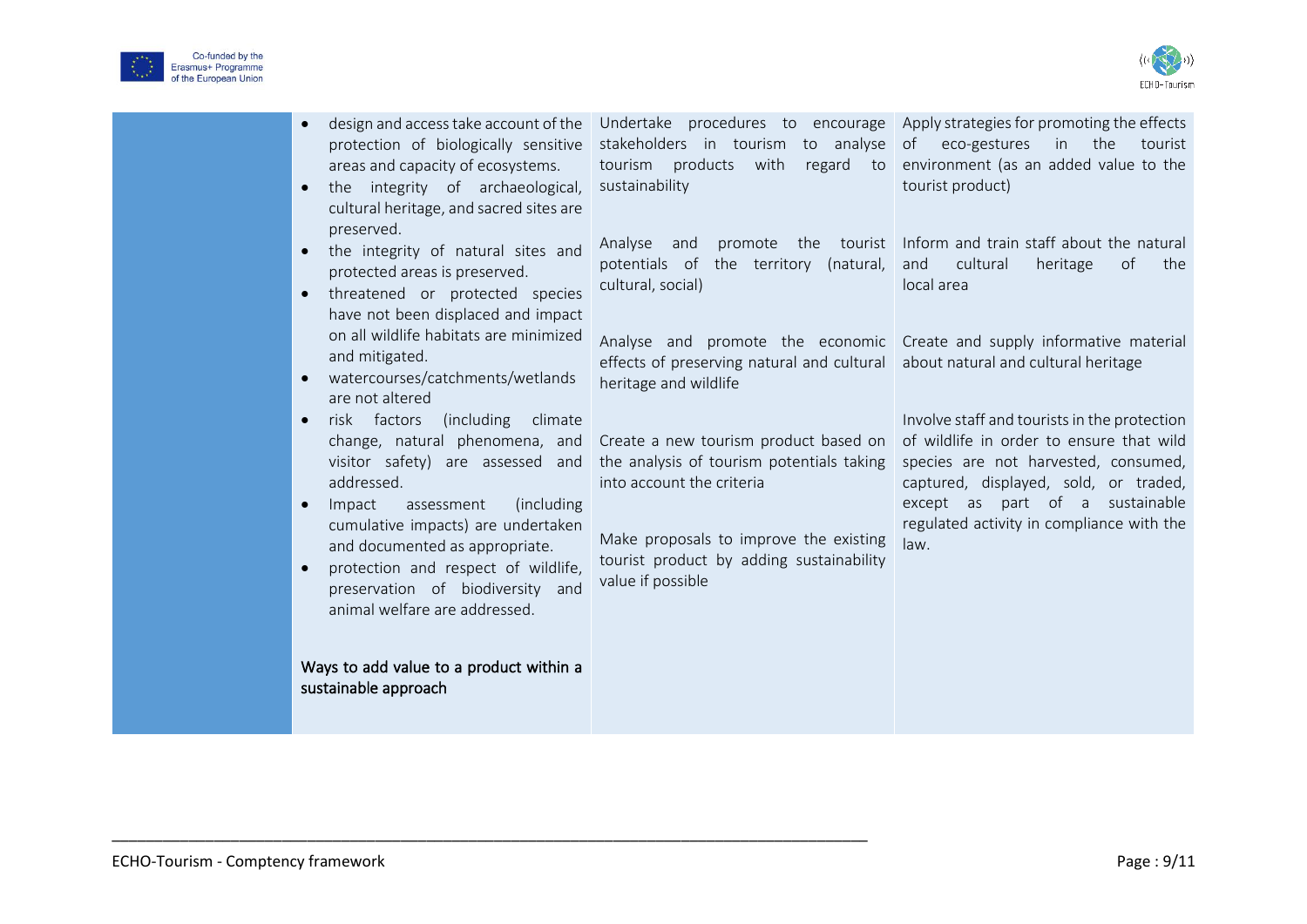



|                                   | The mapping of tourism products in the<br>area, and their classification according to<br>sustainability added value<br>Ways to consider the 3 pillars of<br>sustainability in the tourism activity<br>(environmental, social, economic) and<br>methods to apply them |                                                                                                                                                                          |                                                                                                                                                             |
|-----------------------------------|----------------------------------------------------------------------------------------------------------------------------------------------------------------------------------------------------------------------------------------------------------------------|--------------------------------------------------------------------------------------------------------------------------------------------------------------------------|-------------------------------------------------------------------------------------------------------------------------------------------------------------|
| <b>WASTE</b><br><b>MANAGEMENT</b> | <b>The</b><br>learner<br>knows<br>understands                                                                                                                                                                                                                        | and The learner is able to                                                                                                                                               | The learner is able to                                                                                                                                      |
|                                   | Issues as follows                                                                                                                                                                                                                                                    | Plan actions as follows                                                                                                                                                  | Act as follows                                                                                                                                              |
|                                   | a substantial amount of waste and<br>pollution.                                                                                                                                                                                                                      | That tourism overconsumption produces Plan for better waste management (at<br>home or in tourism facilities) based on<br>observations of the state of the<br>environment | Apply knowledge about the origin of<br>waste and the effects of waste on the<br>environment in everyday private and<br>business life                        |
|                                   | That while tourism contributes to global<br>waste problem, the industry can also be<br>part of the solution by building<br>awareness around the issues and spur<br>waste infrastructure improvements.                                                                | Arrange recycling plans and commit staff<br>and customers to it<br>Analyse the behaviour of people in the<br>household<br>facility,<br>encourage                         | action<br>Take<br>to<br>apply<br>a<br>waste<br>management system in household and<br>business including eco gestures regarding<br>sorting out and recycling |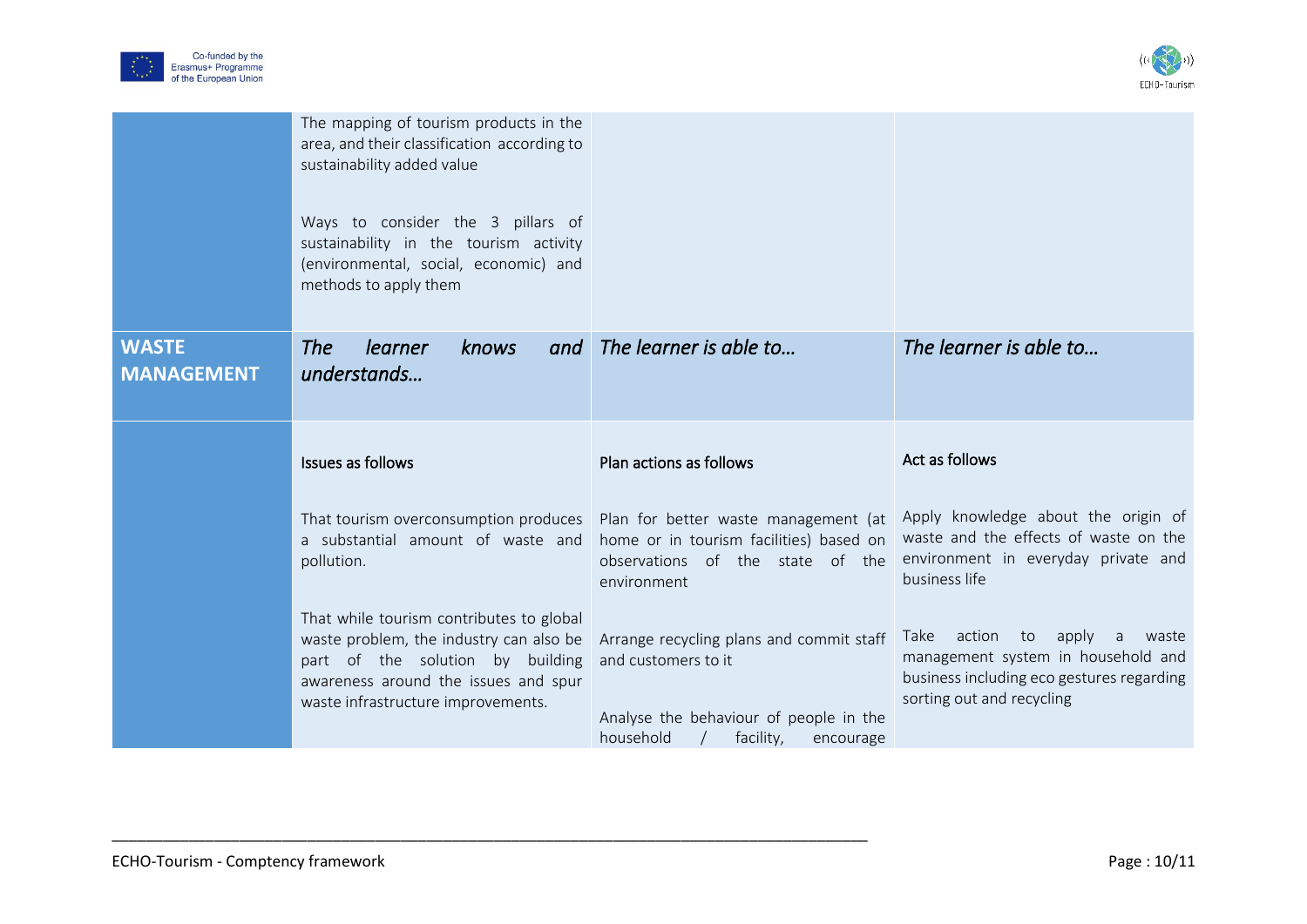



| of destinations, by reducing the amount<br>of waste and practicing proper disposal.                                                                                                                                                                                                      | Ways to Preserve the beauty and health communication about the procedures<br>that can quickly lead to improvement                                                                                                                                                                                                                                                      | Drastically reduce unrecyclable use of<br>products and widely favour recyclable<br>ones including compostable ones                                                                                                                                                              |
|------------------------------------------------------------------------------------------------------------------------------------------------------------------------------------------------------------------------------------------------------------------------------------------|------------------------------------------------------------------------------------------------------------------------------------------------------------------------------------------------------------------------------------------------------------------------------------------------------------------------------------------------------------------------|---------------------------------------------------------------------------------------------------------------------------------------------------------------------------------------------------------------------------------------------------------------------------------|
| The origin and nature of waste.                                                                                                                                                                                                                                                          | Set up awareness development and<br>communication over the issue as follows                                                                                                                                                                                                                                                                                            | Include customers in the virtuous circle as<br>follows                                                                                                                                                                                                                          |
| Ways to tackle waste management                                                                                                                                                                                                                                                          | Make tourists and staff aware that the                                                                                                                                                                                                                                                                                                                                 |                                                                                                                                                                                                                                                                                 |
| The outcome of the analyses and<br>evaluation on waste from one's own<br>environment                                                                                                                                                                                                     | strain on local waste management<br>systems, causes landfills and sewage<br>plants to overflow.                                                                                                                                                                                                                                                                        | Independently or in cooperation with<br>others, organize a visit to wild (or well-<br>regulated) landfills, communicate on the<br>effects on the environment and human<br>health                                                                                                |
| The types and quantities of waste<br>generated by the production of a<br>particular product or by the actions of<br>individuals.<br>Potential of the itemization of eco-<br>gestures that contribute to waste<br>reduction in various activities.<br>The information on waste from one's | Prepare arguments in favour of recycling<br>and reduction of waste and mapping of<br>relevant eco gestures<br>Plan the development of awareness of<br>staff and tourists over the fact that litter<br>and pollution can have large detrimental<br>effects on local people and wildlife.<br>Make a diagnosis of the economic effects<br>of good waste management in the | Organize discussions with the closest<br>associates about the possibilities of<br>changing behaviour in the direction of<br>better waste management<br>Indicate (in informative and entertaining<br>way) improvement in waste management<br>- at home or in business facilities |
| own environment.<br>Assessment of the possibilities of one's<br>own contribution to waste reduction.                                                                                                                                                                                     | household / business facilities                                                                                                                                                                                                                                                                                                                                        |                                                                                                                                                                                                                                                                                 |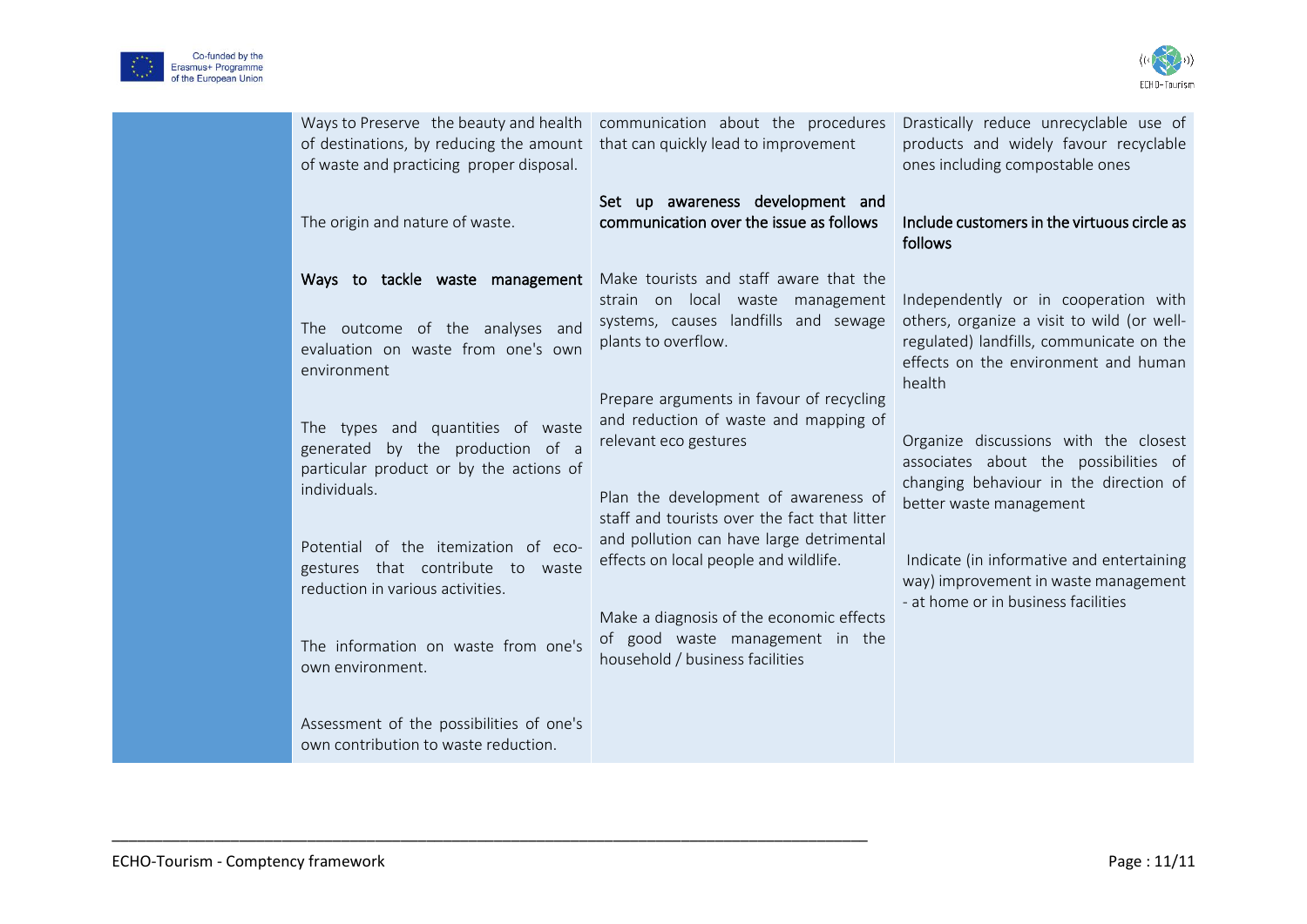



|               | Ways to fight against the improper<br>disposal of trash, raw sewage, and toxic<br>chemicals by tourists, hotels, and others.                                                                                                                                                                                                                                                                                                                           |                                                                                                                                                                                                                                                                                                                                                                                                                                                                  |                                                                                                                                                                                                                                                                                                                                                                                                                                                                                         |
|---------------|--------------------------------------------------------------------------------------------------------------------------------------------------------------------------------------------------------------------------------------------------------------------------------------------------------------------------------------------------------------------------------------------------------------------------------------------------------|------------------------------------------------------------------------------------------------------------------------------------------------------------------------------------------------------------------------------------------------------------------------------------------------------------------------------------------------------------------------------------------------------------------------------------------------------------------|-----------------------------------------------------------------------------------------------------------------------------------------------------------------------------------------------------------------------------------------------------------------------------------------------------------------------------------------------------------------------------------------------------------------------------------------------------------------------------------------|
| <b>ENERGY</b> | <b>The</b><br>learner<br>knows<br>and<br>understand                                                                                                                                                                                                                                                                                                                                                                                                    | The learner is able to                                                                                                                                                                                                                                                                                                                                                                                                                                           | The learner is able to                                                                                                                                                                                                                                                                                                                                                                                                                                                                  |
|               | The overall issue as follows<br>How the tourism industry can both<br>optimize energy consumption and<br>ensure the adequate level of comforts<br>for guests in a carbon footprint<br>reduction approach.<br>The advantages and disadvantages of<br>different energy sources and impact on<br>carbon footprint.<br>The relationship between comfort and<br>energy consumption.<br>The difference between renewable and<br>non-renewable energy sources. | Undertake planning as follows<br>Undertake the necessary diagnoses to get<br>to know energy sources and problems<br>with energy supply.<br>Analyse energy consumption per capita in<br>the area.<br>Undertake the mapping of relevant eco-<br>gestures to be applied by staff and<br>recommended to customers to reduce<br>carbon footprint.<br>List areas (private and public) where<br>energy savings can be achieved without<br>reducing the quality of life. | Take actions as follows to implement<br>planning<br>Monitor energy consumption in one's<br>own household and business in order to<br>use adequate technology and eco-<br>gestures.<br>Use adequate technology and implement<br>ecogestures to: Upgrade and maintain<br>refrigeration<br>equipment /Use<br>and<br>maintain cooking equipment<br>more<br>efficiently /Use dishwashers<br>more<br>efficiently/Upgrade to LED lighting.<br>Invest in renewable energy whenever<br>relevant. |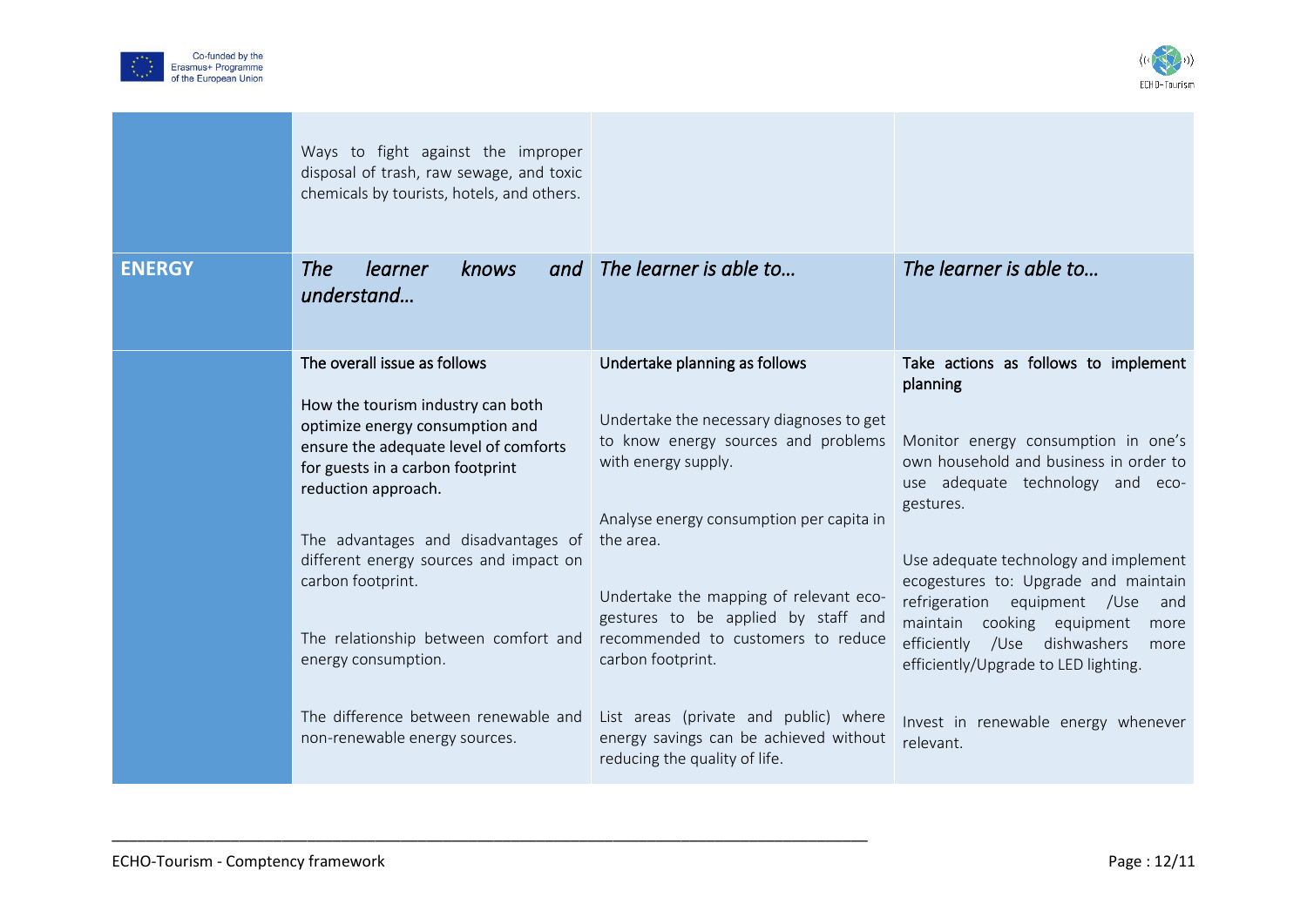



| The concept of comfort (from the aspect<br>of consumers and energy producers)<br>The concepts and approaches regarding<br>energy management<br>The necessity of energy management (for                                                                                                                                                                                                                                                                                                                                                                                                                                                                                                                                                 | Make an energy saving plan in the<br>household / business facility including use<br>adequate<br>sober<br>appliances,<br>of<br>technologies, and eco-gestures.<br>Plan communication as follows | Involve customers in the virtuous circle<br>Encourage customers to put simple tips<br>into practice as eco gestures, turning off<br>AC when not necessary, switch off lights,<br>appliances and unnecessary electronics                                                                                                                                                                                                     |
|----------------------------------------------------------------------------------------------------------------------------------------------------------------------------------------------------------------------------------------------------------------------------------------------------------------------------------------------------------------------------------------------------------------------------------------------------------------------------------------------------------------------------------------------------------------------------------------------------------------------------------------------------------------------------------------------------------------------------------------|------------------------------------------------------------------------------------------------------------------------------------------------------------------------------------------------|-----------------------------------------------------------------------------------------------------------------------------------------------------------------------------------------------------------------------------------------------------------------------------------------------------------------------------------------------------------------------------------------------------------------------------|
| consumers and producers) viewed as the<br>commitment to planning both operating<br>production<br>energy<br>and<br>energy<br>consumption as well as<br>energy<br>distribution and storage in order to<br>facilitate resource conservation, climate<br>protection and cost savings, also ensuring<br>that users have permanent access to the<br>energy they need.<br>Ways of good energy management in<br>one's household and business facilities<br>from the consumer's point of view (water<br>and space heating, cooking, cooling,<br>refrigerating, lighting, use of ICT, )<br>The relationship between tourism and<br>and<br>fight<br>against<br>energy<br>the<br>overconsumption,<br>therefore<br>importance of energy management. | development<br>Plan<br>awareness<br>and<br>upskilling of staff.<br>Plan the communication plan towards<br>customers to encourage them to use eco<br>gestures listed.                           | Prepare informational and promotional<br>material to encourage user groups on<br>energy savings and implement eco<br>gestures.<br>Organize gatherings and discussions with<br>different groups (residents / tourists)<br>about the need and possibilities of energy<br>saving.<br>Set up energy consumption meters in<br>your own / workspace.<br>Analyse the effects of conscious energy<br>use and present them publicly. |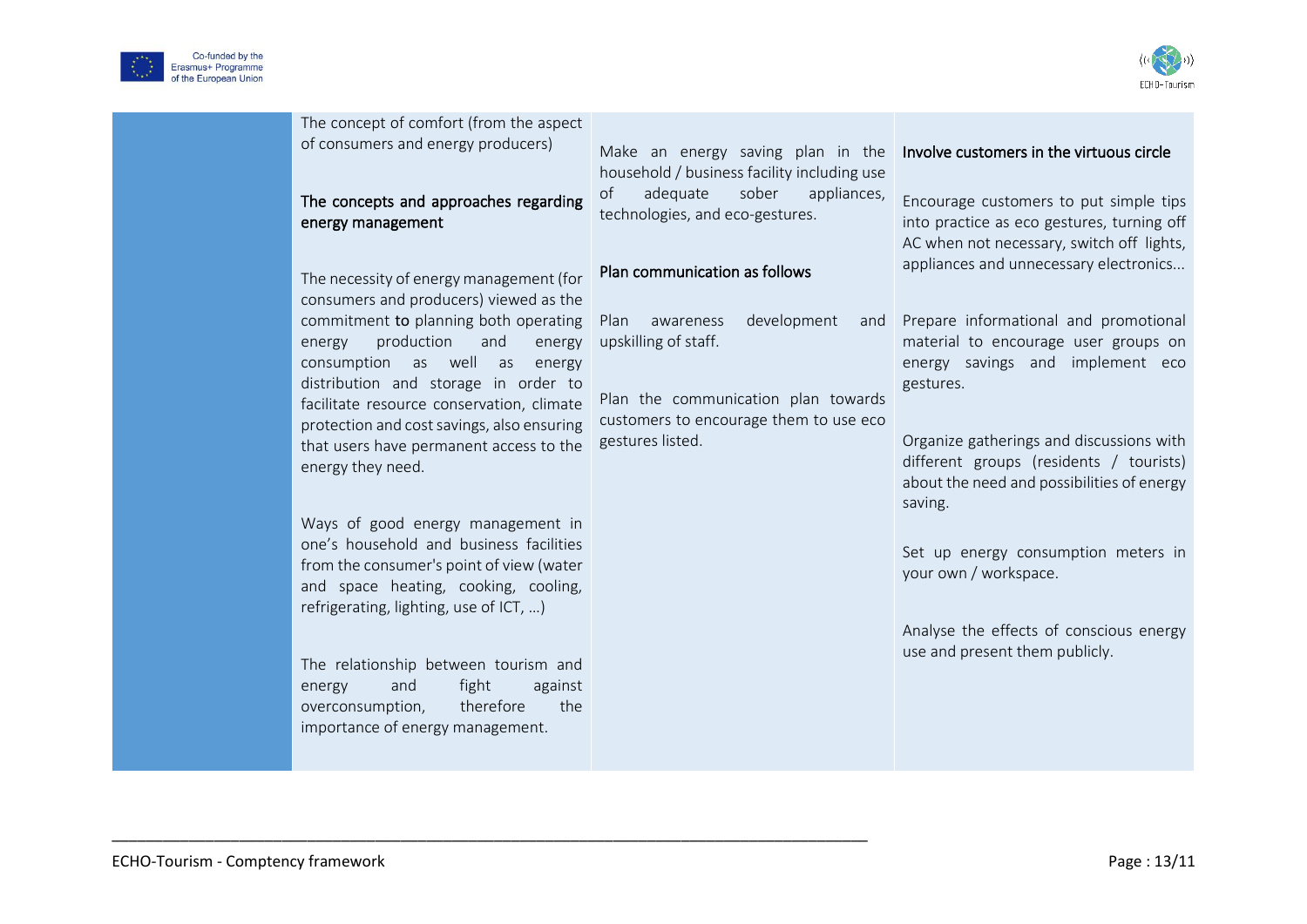



| <b>WATER</b> | <b>The</b><br>learner<br>knows<br>and<br>understands                                                                                                                                                                                                                                                                                     | The learner is in a position to                                                                                                                                                                                                                                                                                                                                           | The learner is able to                                                                                                                                                                                                                                                                                      |
|--------------|------------------------------------------------------------------------------------------------------------------------------------------------------------------------------------------------------------------------------------------------------------------------------------------------------------------------------------------|---------------------------------------------------------------------------------------------------------------------------------------------------------------------------------------------------------------------------------------------------------------------------------------------------------------------------------------------------------------------------|-------------------------------------------------------------------------------------------------------------------------------------------------------------------------------------------------------------------------------------------------------------------------------------------------------------|
|              | The overall issue as follows<br>That professionals of the tourism industry<br>have both an economic and moral<br>interest in reducing water consumption<br>and fight against water pollution.<br>The hydrological cycle and the constancy<br>of water resources on Earth.                                                                | Use information from the surroundings as<br>follows<br>Get information about water sources in<br>the immediate surroundings, make an<br>analysis of their condition and assume the<br>possible causes of endangerment.<br>Plan the reduction of pollution as follows                                                                                                      | Implement minimising water<br>consumption technologies and<br>corresponding eco-gestures as follows<br>Use the adequate technology to<br>Reduce water usage from bathrooms<br>Reduce water usage from laundry<br>Services<br>Reduce water usage from swimming<br>pools<br>Reduce water usage in landscaping |
|              | How water consumption is distributed in<br>Europe (and in one's own area) related to<br>human activities.<br>Human action that endangers water<br>sources through<br>natural phenomena that endanger<br>$\bullet$<br>water resources<br>the relationship<br>between<br>the<br>$\bullet$<br>development index and<br>water<br>consumption | Plan the use of environmentally friendly<br>products to avoid pollution<br>Plan drastic limitation of solid waste and<br>plastic packaging<br>plan the water reduction consumption<br>process as follows<br>Undertake a critical analysis of the Track, spot and stop water leakage<br>enterprise or household situation with<br>regards to the opportunities in reducing | Implement the plan to reduce water<br>consumption through the use of rain<br>water and recycled waste water for<br>irrigation and toilet flushing thus reducing<br>the usage of potable fresh water                                                                                                         |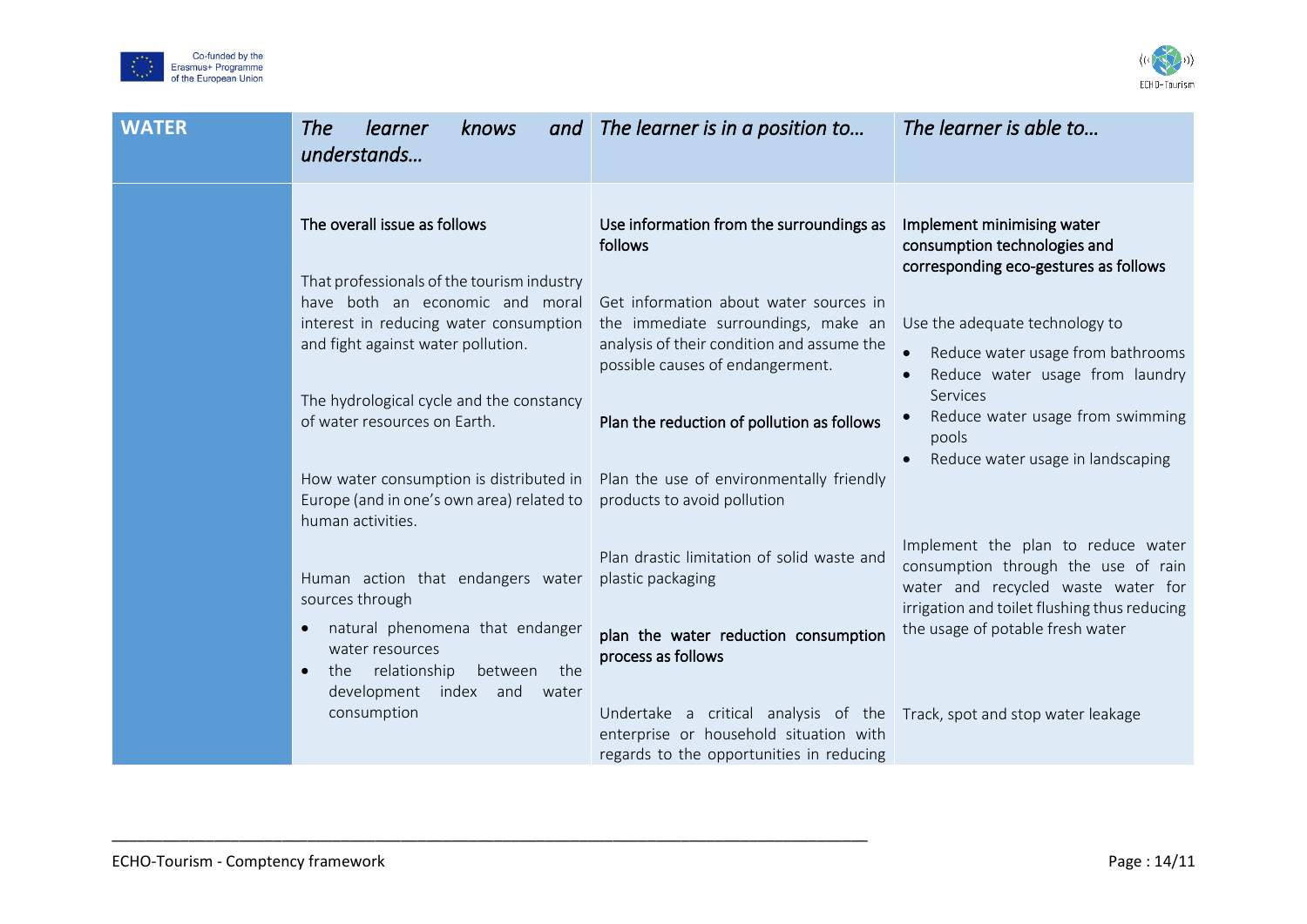



| Mediterranean<br>tourist<br>supply<br>in<br>countries.                                                                                                                                                                      | The causes of difficulties with water water consumption and tracking of water<br>leakage.                                                                                                 | Apply eco-gestures for the purpose of<br>responsible water usage and discreetly<br>make them visible in the environment.                                                                                    |
|-----------------------------------------------------------------------------------------------------------------------------------------------------------------------------------------------------------------------------|-------------------------------------------------------------------------------------------------------------------------------------------------------------------------------------------|-------------------------------------------------------------------------------------------------------------------------------------------------------------------------------------------------------------|
| The models of responsible water<br>management in the local community, in<br>the tourist facility, in one's own<br>household.                                                                                                | Plan wastewater treatment and use.<br>Plan harvesting of rain water and its use.                                                                                                          | Implement actions to reduce pollution as<br>follows<br>Track, spot and stop polluting practices by                                                                                                          |
| Practices responsible for the pollution of<br>water and approaches to avoid them.                                                                                                                                           | Plan an informed water management<br>scheme based on the analysis of water<br>consumption (in one's own household /<br>business facility) including technology<br>upgrades.               | taking the necessary measures.<br>avoid production of solid waste.                                                                                                                                          |
| The consequence of irresponsible water<br>management for the biodiversity.<br>Approaches to reduce consumption and                                                                                                          | Plan employees' awareness development<br>and training.                                                                                                                                    | Use eco-friendly hygiene and cleansing<br>products.                                                                                                                                                         |
| avoid pollution as follows                                                                                                                                                                                                  |                                                                                                                                                                                           | involve customers in the virtuous circle as<br>follows                                                                                                                                                      |
| technologies<br>which<br>The<br>must be<br>implemented to:<br>reduce<br>water<br>consumption<br>$\bullet$<br>drastically,<br>use of eco-friendly products and<br>$\bullet$<br>packaging<br>reduce production of solid waste | Plan the communication and<br>enhancements of efforts as follows<br>public<br>Initiate<br>communication<br>(independently or working in a team) on<br>the need to preserve water sources. | Communicate on the enterprise's water<br>policy and involve<br>management<br>customers in using eco gestures.<br>Choose a natural spring from the<br>environment and present it as a tourist<br>attraction. |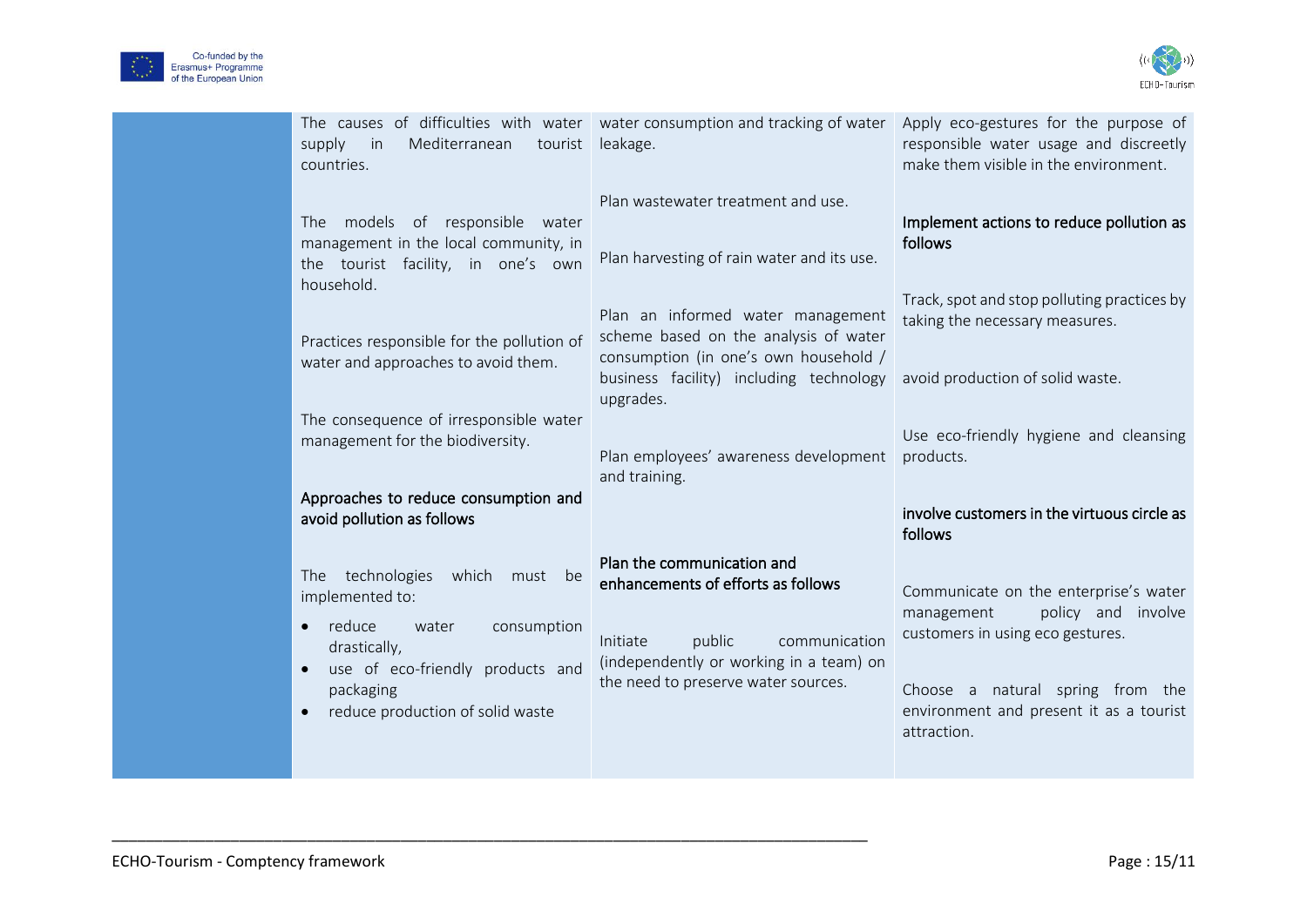



| Opportunities in the use of adapted local Plan<br>plants in landscaping instead of exotic<br>high water consuming species.                                                                                                                                                                                                                                             | activities<br>to<br>develop<br>awareness about the issue.                                                                                                                                                   | the organisation of touristic Arrange trips to the water source and<br>customers' ecological sewage systems and carry out<br>activities that will arouse the interest of<br>tourists on the issue. |
|------------------------------------------------------------------------------------------------------------------------------------------------------------------------------------------------------------------------------------------------------------------------------------------------------------------------------------------------------------------------|-------------------------------------------------------------------------------------------------------------------------------------------------------------------------------------------------------------|----------------------------------------------------------------------------------------------------------------------------------------------------------------------------------------------------|
| <b>Training</b><br>opportunities<br>on<br>commit staff and customers.                                                                                                                                                                                                                                                                                                  | water Create a communication plan on water<br>consumption issues and method to issues in the environment and design it so<br>that it is attractive to a wide audience.                                      |                                                                                                                                                                                                    |
| Possibilities in harvesting rainwater and<br>its use.<br>Possibilities in using recycled grey water<br>(wastewater generated<br>by laundry,<br>dishwashing,<br>bathing,)<br>by<br>specific<br>treatment.<br>The range of ecogestures meant to<br>reduce water consumption.<br>Opportunities offered by ecological<br>sewage systems<br>and<br>wastewater<br>recycling. | Plan activities (individually or working in a<br>team) that will connect visitors with the<br>destination (get to know the culture of<br>living and water supply throughout history<br>and in the present). |                                                                                                                                                                                                    |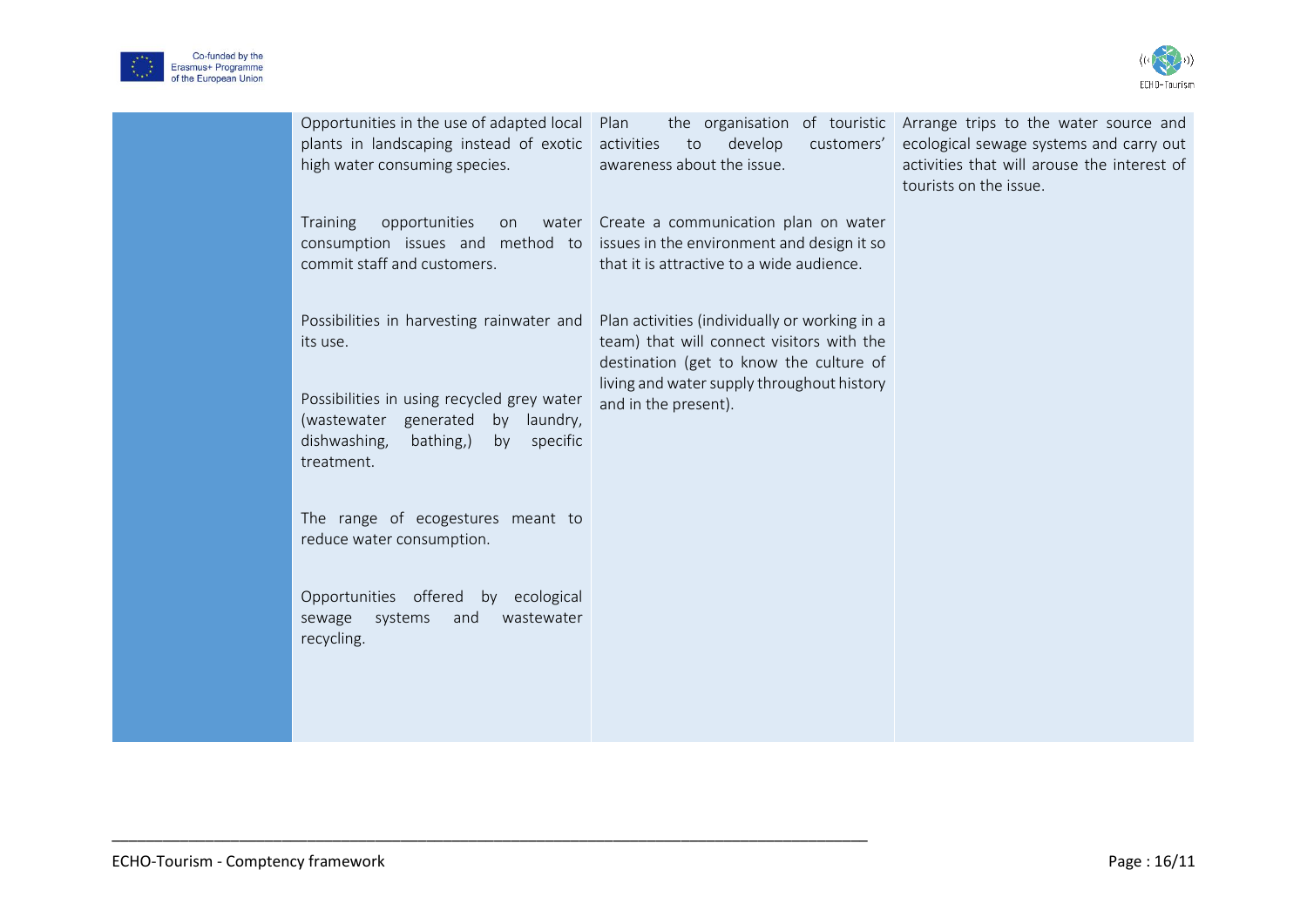



| <b>MOBILITY</b><br><b>AND</b><br><b>TRANSPORT</b> | learner<br>The<br>knows<br>and<br>understands                                                                                                                           | The learner is in a position to                                                                                                                           | The learner is able to                                                                                                                                                        |
|---------------------------------------------------|-------------------------------------------------------------------------------------------------------------------------------------------------------------------------|-----------------------------------------------------------------------------------------------------------------------------------------------------------|-------------------------------------------------------------------------------------------------------------------------------------------------------------------------------|
|                                                   | The issues to be addressed as follows                                                                                                                                   | Plan one's contribution to sustainable<br>transport improvement as follows                                                                                | Act as follows                                                                                                                                                                |
|                                                   | That Tourism is responsible for the rise of<br>road and air traffic using fossil fuel<br>considerably responsible for greenhouse<br>gas emissions                       | Observe and analyse the transport in the<br>area and situate your household and<br>business in that context                                               | Strive to organise transport locally so that<br>walking, transit, carpooling, and cycling<br>are widely used as well as collective<br>means of transport to explore the area. |
|                                                   | That Soft mobility or sustainable mobility<br>become paramount to reach destination<br>when possible as well as exploring the<br>area.                                  | Make an analysis of one's own use of<br>means of transport to reduce carbon<br>footprint                                                                  | Encourage customers<br>not to fly to nearby destinations                                                                                                                      |
|                                                   | That Sustainable transportation consists<br>of various green and eco-friendly form of<br>vehicular travel to minimize damage to<br>the environment.                     | Make a plan for improving transport from<br>the aspect of sustainable Tourism in order<br>to use green forms of transportation by<br>staff and customers. | to Reduce luggage weight<br>to have Longer stays than multiplied<br>short trips<br>$\bullet$<br>to Choose sustainable transport to<br>explore the destination                 |
|                                                   | The concepts as follows                                                                                                                                                 | Contribute to develop the momentum in<br>favour of sustainable transport to reach<br>the destination and to explore the area.                             | Involve customers in the virtuous circle                                                                                                                                      |
|                                                   | The relationship between the demands<br>of modern tourists for mobility and the<br>discovery of distant destinations and the<br>need to reduce the ecological footprint | Make a proposal for the protection of the<br>territory from pollution caused by<br>transport.                                                             | Find creative ways of attracting tourists'<br>attention to the issue of transport and<br>ecosystems.                                                                          |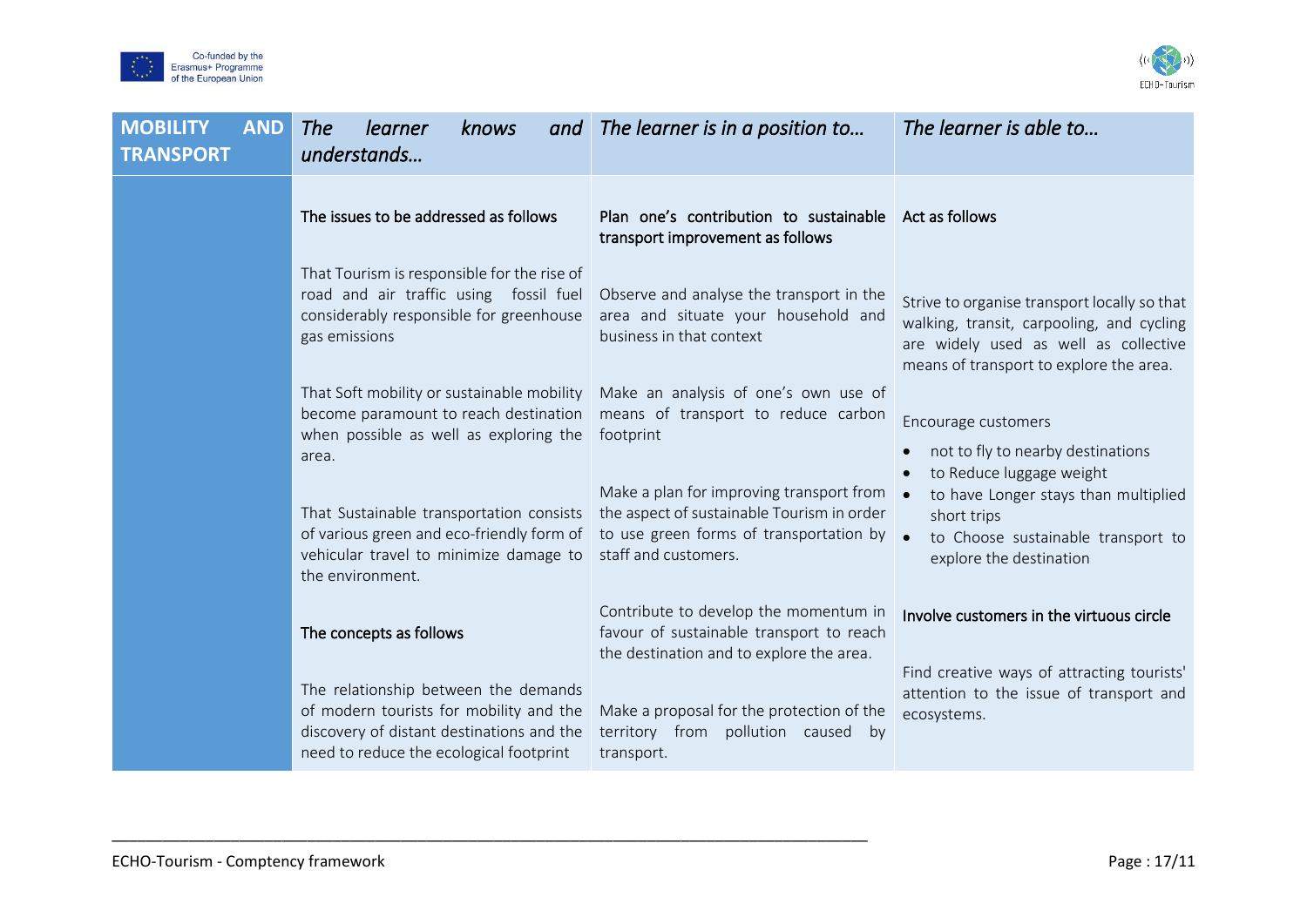



| Methods to reduce carbon footprint of<br>unavoidable air flights to reach<br>destination, through longer stays than<br>multipled short trips, lighter luggage, no<br>flights to nearby places easily reached by<br>collective transports                                                                                                      | Plan the development of the use of<br>applications for green transportation.<br>Plan communication and involvement of<br>staff and customers                                                                                      | Design and implement models of<br>motivating guests to change behaviour in<br>transport.<br>Contribute to promotional campaign for<br>improvement of<br>transport<br>in a<br>sustainable way.         |
|-----------------------------------------------------------------------------------------------------------------------------------------------------------------------------------------------------------------------------------------------------------------------------------------------------------------------------------------------|-----------------------------------------------------------------------------------------------------------------------------------------------------------------------------------------------------------------------------------|-------------------------------------------------------------------------------------------------------------------------------------------------------------------------------------------------------|
| How motor oils and fossil fuels penetrate<br>the ground, assimilate with water and soil<br>and affect flora and fauna and human<br>health.<br>The endangerment of the marine<br>ecosystem due to the diverse waste from<br>maritime transport.<br>How each individual can contribute to<br>reducing transport damage to all life on<br>Earth. | Make a plan for changing habits with an<br>emphasis on the advantages and<br>disadvantages of new forms of behaviour<br>/ promote the use of green transportation<br>and collective means of transport (bus,<br>trains, ferries). | Develop the use of Bike sharing and<br>carpooling applications and systems to<br>create an eco-friendly transportation<br>system to help better preserve the<br>environment with customers and staff. |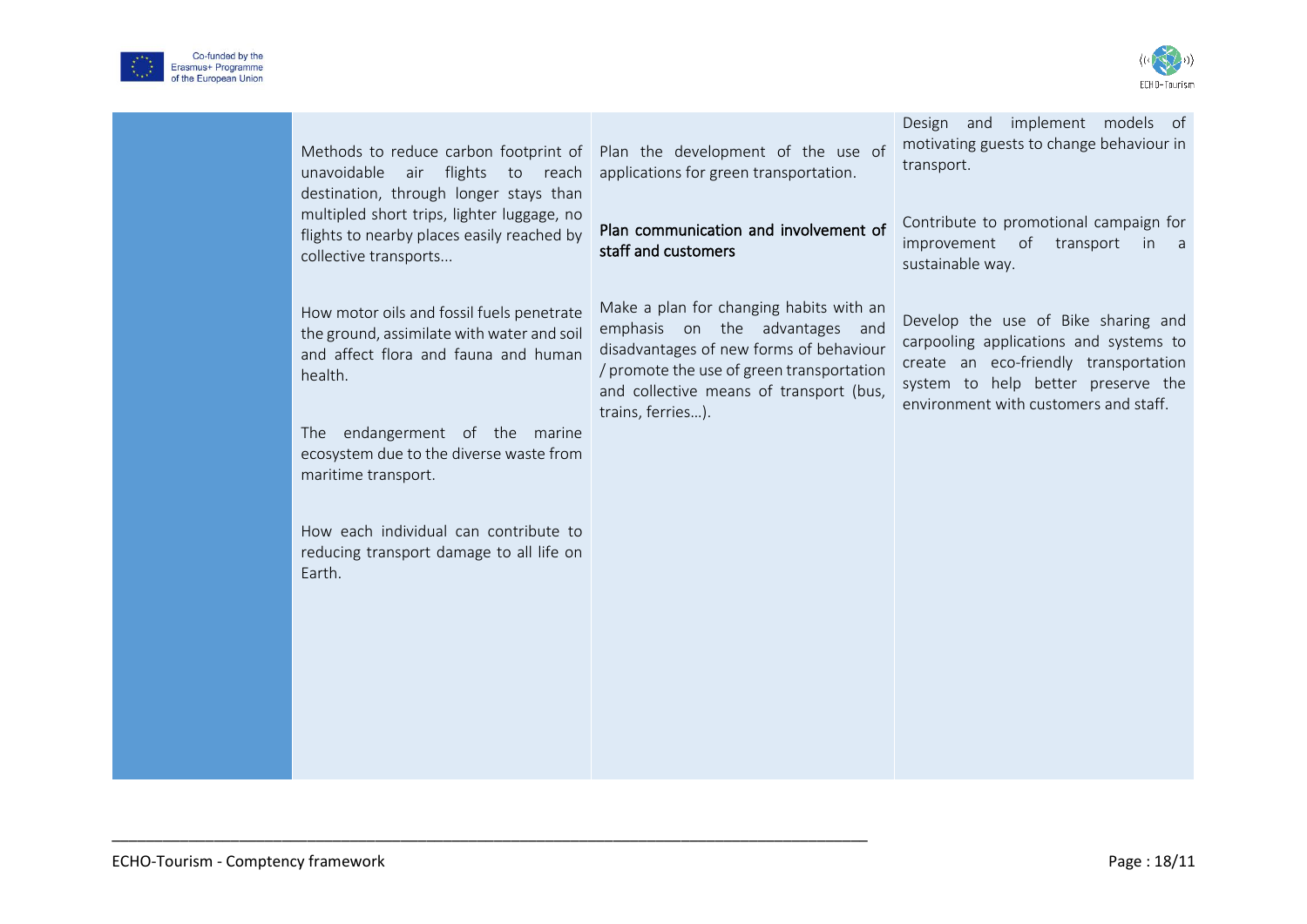



| <b>FOOD AND</b><br><b>AGRICULTURE</b> | The learner knows and<br>understands                                                                                                                                                                                                                                                                                                                                                                                                                                                                                                                                                                     | The learner is in a position to                                                                                                                                                                                                                                                                                                                                                                                                                                                                                                                                          | The learner is able to                                                                                                                                                                                                                                                                                                                |
|---------------------------------------|----------------------------------------------------------------------------------------------------------------------------------------------------------------------------------------------------------------------------------------------------------------------------------------------------------------------------------------------------------------------------------------------------------------------------------------------------------------------------------------------------------------------------------------------------------------------------------------------------------|--------------------------------------------------------------------------------------------------------------------------------------------------------------------------------------------------------------------------------------------------------------------------------------------------------------------------------------------------------------------------------------------------------------------------------------------------------------------------------------------------------------------------------------------------------------------------|---------------------------------------------------------------------------------------------------------------------------------------------------------------------------------------------------------------------------------------------------------------------------------------------------------------------------------------|
|                                       | The following concepts and issues<br>The role and impact of agriculture on the<br>ecological and economic development of<br>a particular area.<br>Food production based on approaches<br>encompassing non-polluting methods,<br>sober in energy safe for workers<br>and<br>the<br>community,<br>customers<br>economically viable, based<br>on the<br>making<br>following<br>practices<br>farming<br>efficient:<br>Rotating crops /agroforestry/Reducing or<br>eliminating tillage /Integrated crop-<br>livestock systems /Applying integrated<br>pest management.<br>The development of sustainable food | Plan actions as follow<br>Analyse the market and make the right Apply food supply chain in accordance<br>choice<br>address<br>customers'<br>to<br>expectations about sustainable food.<br>Make the most suitable supply chain<br>arrangements to go local, seasonal and<br>organic.<br>Plan an event driven approach as follows<br>Create and implement a gastro-tourist<br>programme that includes getting to know<br>the local heritage (agriculture, local food,<br>customs related to food and festivities,<br>tasting specialties, discussions with<br>population). | Take actions as follows<br>with the ecological approach<br>Undertake actions to<br>go local<br>$\bullet$<br>Cook Menu Items by season<br>Manage recycling and compost<br>programmes<br>Strive to use local organic<br>products<br>Use recyclable or compostable<br>packaging<br>Communicate as follows in an event<br>driven approach |
|                                       | market in its various economic entities:<br>restaurants, agritourism, B&B, hospitality<br>industry; street food, take away.<br>Food quality issues as follows                                                                                                                                                                                                                                                                                                                                                                                                                                            | Plan guidelines for a local development<br>strategy involving agriculture and tourism<br>and create an event driven approach<br>targeting tourists.                                                                                                                                                                                                                                                                                                                                                                                                                      | Organise events with farmers and tourism<br>employees in the ECHO tourism spirit<br>ensuring local sustainable momentum.                                                                                                                                                                                                              |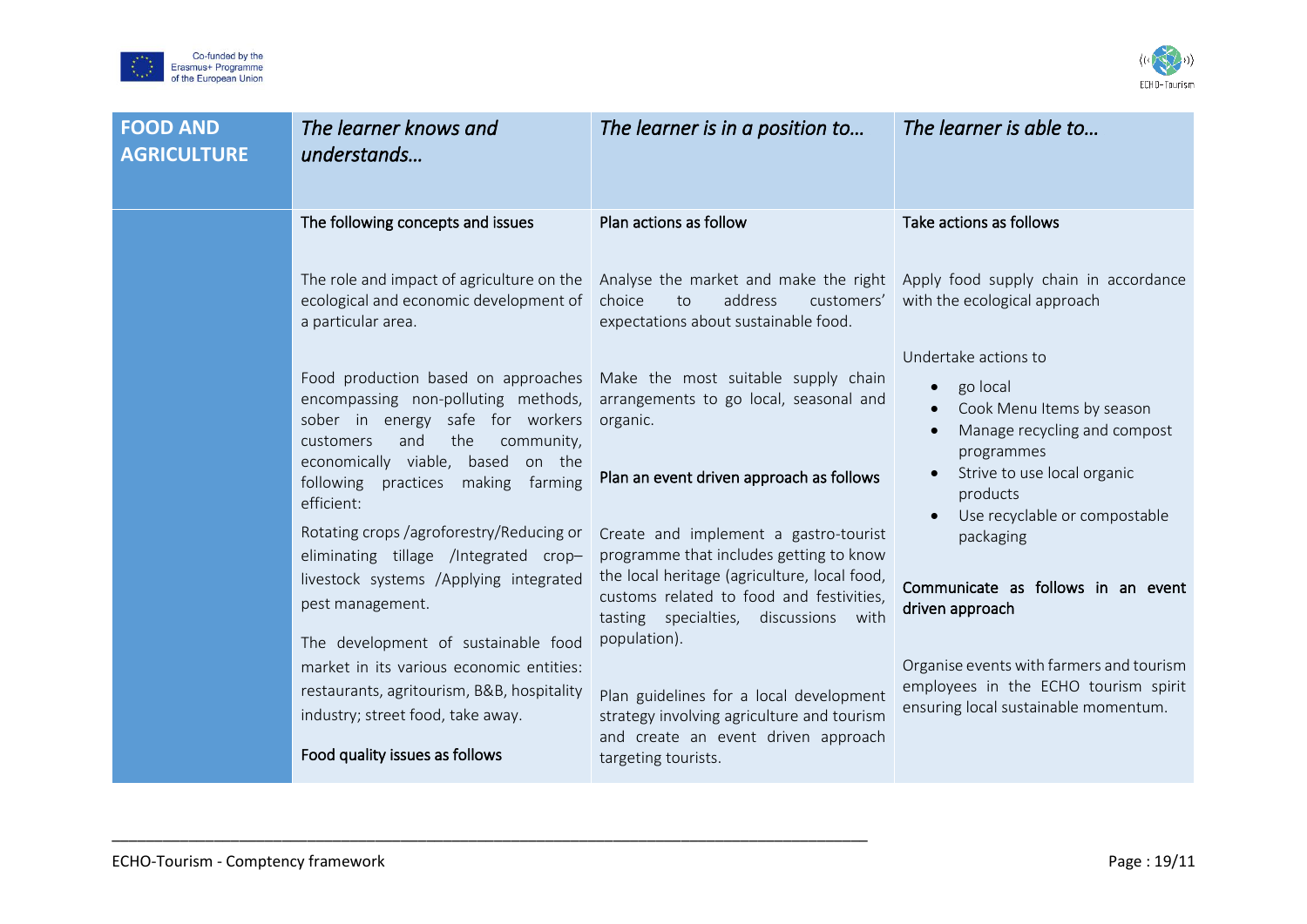



|                                                                    | The new sustainable catering food trends<br>and their connection with heritage based<br>on local seasonal products including<br>climate friendliness and healthy food,<br>transparency on origin.<br>Connection of the nutritional needs of<br>guests with local production potential.<br>Ways to motivate staff and guests to use<br>local foods.<br>Ways to prevent food wastage with staff<br>and customers. |                                                                                                                  | Design and organize creative entertaining<br>events in order to promote quality food<br>(the best recipe, creative cook, slogans to<br>promote local specialities).<br>Promote to customers and staff the<br>benefits of using local foods including<br>organic products for a sustainable<br>economy and ecosystem.<br>Advertise the sustainable approaches in<br>the establishment and make<br>the<br>connection with external stakeholders of<br>the tourism industry. |
|--------------------------------------------------------------------|-----------------------------------------------------------------------------------------------------------------------------------------------------------------------------------------------------------------------------------------------------------------------------------------------------------------------------------------------------------------------------------------------------------------|------------------------------------------------------------------------------------------------------------------|---------------------------------------------------------------------------------------------------------------------------------------------------------------------------------------------------------------------------------------------------------------------------------------------------------------------------------------------------------------------------------------------------------------------------------------------------------------------------|
| <b>CULTURAL</b><br><b>AND</b><br><b>NATURAL</b><br><b>HERITAGE</b> | <b>The</b><br>learner<br>knows<br>and<br>understands                                                                                                                                                                                                                                                                                                                                                            | The learner is in position to                                                                                    | The learner is able to                                                                                                                                                                                                                                                                                                                                                                                                                                                    |
|                                                                    | The following issues and concepts to<br>respect culture heritage and landscapes                                                                                                                                                                                                                                                                                                                                 | Plan actions as follows                                                                                          | Undertake relevant actions as follows                                                                                                                                                                                                                                                                                                                                                                                                                                     |
|                                                                    | That tourists must be educated about the<br>history and traditions of the local<br>community, and in turn that community<br>feels a stronger cohesion and sense of                                                                                                                                                                                                                                              | Contribute<br>the creation of a<br>to<br>momentum in favour of local heritage,<br>and preservation of landscapes | Create tourism activities that would put<br>into operation the cultural heritage,<br>under-utilized tourist potential.                                                                                                                                                                                                                                                                                                                                                    |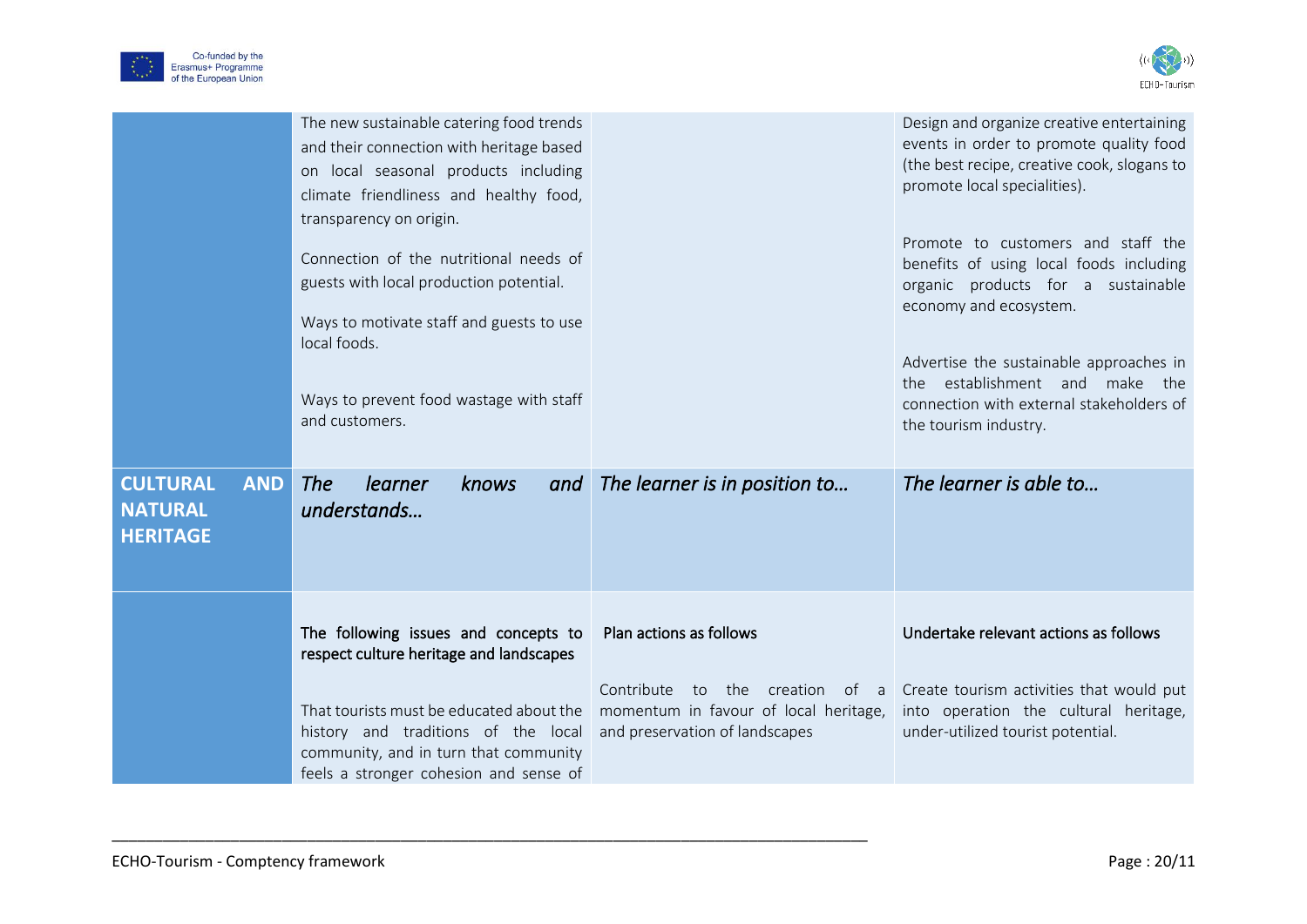



| pride in that cultural history and heritage<br>(adapted from the UNESCO declaration).<br>That cultural heritage is a group of<br>resources inherited from the past which<br>identify, independently of<br>people<br>ownership, as a reflection and expression | Stimulate and contribute to surveys over<br>the expectations and interests of guests<br>related to local heritage.<br>Plan the integration of the tourism<br>dimension in one's economic activity. | incorporate<br>Value<br>and<br>authentic elements of traditional and<br>contemporary local culture in one's<br>operations, that is design, decoration,<br>cuisine,<br>shops,<br>while<br>or<br>respecting the intellectual property rights<br>of local people |
|---------------------------------------------------------------------------------------------------------------------------------------------------------------------------------------------------------------------------------------------------------------|----------------------------------------------------------------------------------------------------------------------------------------------------------------------------------------------------|---------------------------------------------------------------------------------------------------------------------------------------------------------------------------------------------------------------------------------------------------------------|
| of their constantly evolving values,<br>knowledge and traditions,<br>beliefs,<br>including all aspects of the environment<br>resulting from the interaction between<br>places through time;<br>people and                                                     | Prepare one's communication on local<br>history and heritage with customers and<br>involve staff.                                                                                                  | Embed one's activity in the<br>local<br>momentum in favour of heritage                                                                                                                                                                                        |
| (adapted from Namur EU declaration).<br>Local heritage, including natural and                                                                                                                                                                                 | Plan the development of awareness of<br>staff and tourists over culturally and<br>historically sensitive sites.                                                                                    | Use methods to add value to different<br>products by branding local heritage                                                                                                                                                                                  |
| (tangible<br>cultural<br>and<br>intangible)<br>heritage.                                                                                                                                                                                                      | Plan the awareness development of staff<br>and tourists over the protection of                                                                                                                     | Communicate<br>with<br>customers<br>and<br>involve them in the virtuous circle as<br>follows                                                                                                                                                                  |
| Local architectural monumental and<br>vernacular heritage and landscape.                                                                                                                                                                                      | heritage including fight against collecting,<br>selling and buying artefacts illegally.                                                                                                            | Promote one's involvement in preserving<br>heritage and landscapes with customers.                                                                                                                                                                            |
| Methods to preserve heritage and<br>landscape and contribution of tourism for<br>that purpose.<br>Methods to minimize the adverse impact                                                                                                                      | Plan event-driven approaches as follows<br>Plan the promotion of Heritage with<br>customers, respectful of the local culture,<br>minimizing<br>adverse<br>impacts<br>and                           | Advise customers on relevant tours in a<br>sustainable manner that is respectful of<br>local communities, caring about culturally<br>or historically sensitive sites to minimize<br>adverse impacts and maximize local                                        |
| of tourism and<br>maximize visitors'<br>fulfilment.                                                                                                                                                                                                           | addressing visitors' expectations.                                                                                                                                                                 | benefits and visitors' fulfilment.                                                                                                                                                                                                                            |